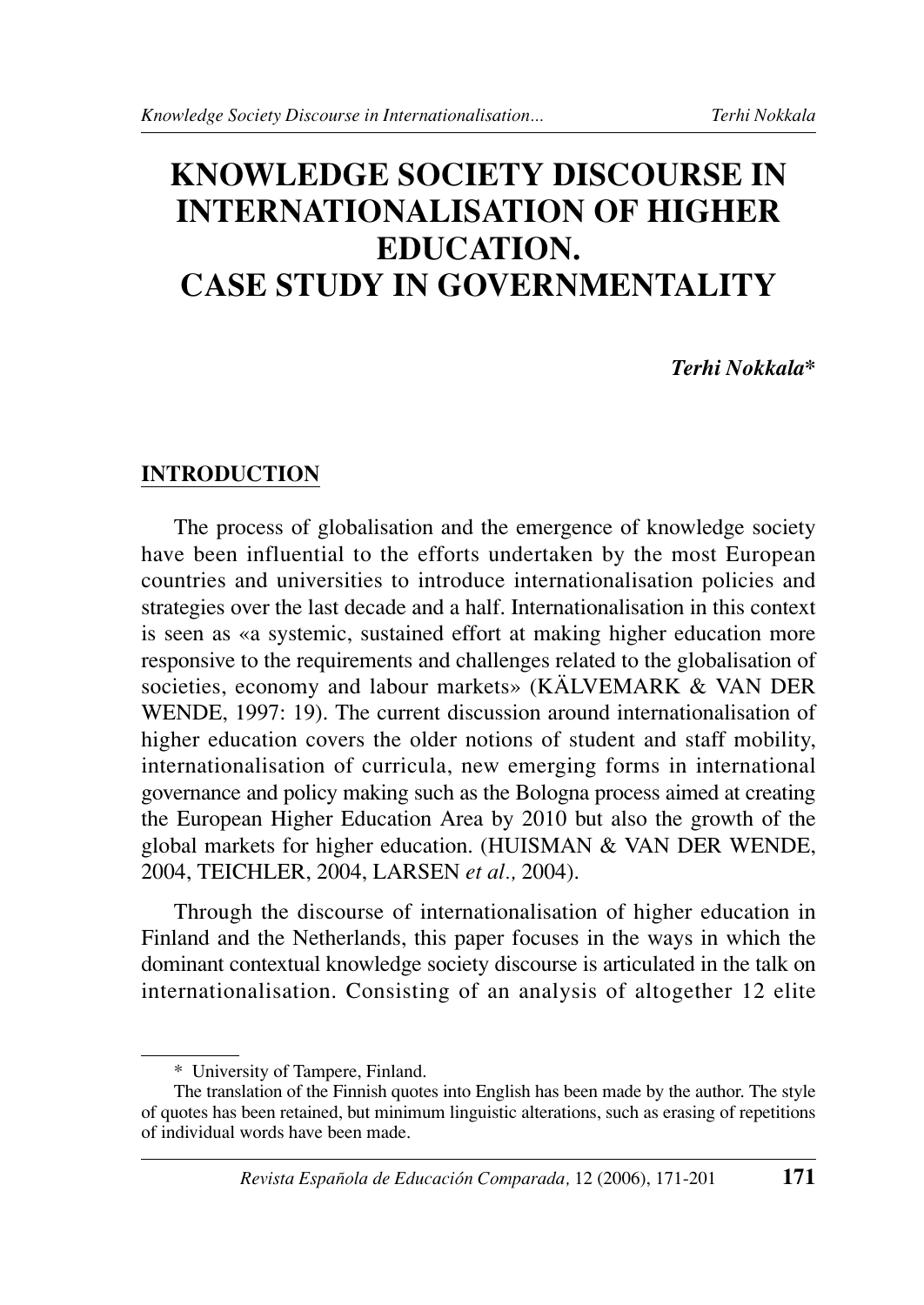interviews of six university rectors, representing a wide range of different types of universities and six representatives of the respective ministries of education, national rectors' councils and national internationalisation agencies, the aim of this paper is to account for the deeper understandings and taken-for-grantednesses in what is understood by the elite of higher education policy as being international or internationalising in higher education and the ways of articulating the discourse of knowledge society in this context. Such a focus leaves aside the multitude of internationalisation practises as well as unavoidably does certain injustice to the complexity and richness of the different aspects of internationalisation discourse. Based on the interviews and the international and national level policy documents, the general narrative of knowledge economy and internationalisation of higher education is constructed and the specific elements of this narrative and its articulation in the contexts of internationalisation of higher education are analysed. The aim of this analysis is to understand the particular way in which the knowledge society discourse and its elements are articulated by those higher education actors who are central in formulating the policies and practises of higher education both on the national and international scale, in order to understand what kind of rationality is produced by the knowledge society discourse and to allow for a discussion on the direction of higher education in Europe.

## **I. NATIONAL AND EUROPEAN CONTEXTS**

The higher education systems in both countries, Finland and the Netherlands have faced similar type, large scale changes since the mid 1990's. The Dutch higher education system is a binary system of 13 research universities and 50 hogescholen, that is, professional higher education institutions or polytechnics. The 1993 Higher education and research act redefined the relationship between the state and the universities, replacing detailed ex ante control with increased institutional autonomy and ex post control. The government was, however, left with the task to provide the over all policy as well as with means to intervene in order to prevent unacceptable developments. The modernisation of university governance structures in 1997 strengthened the managerial positions vis-à-vis the collegial ones. The funding of higher education institutions consists of three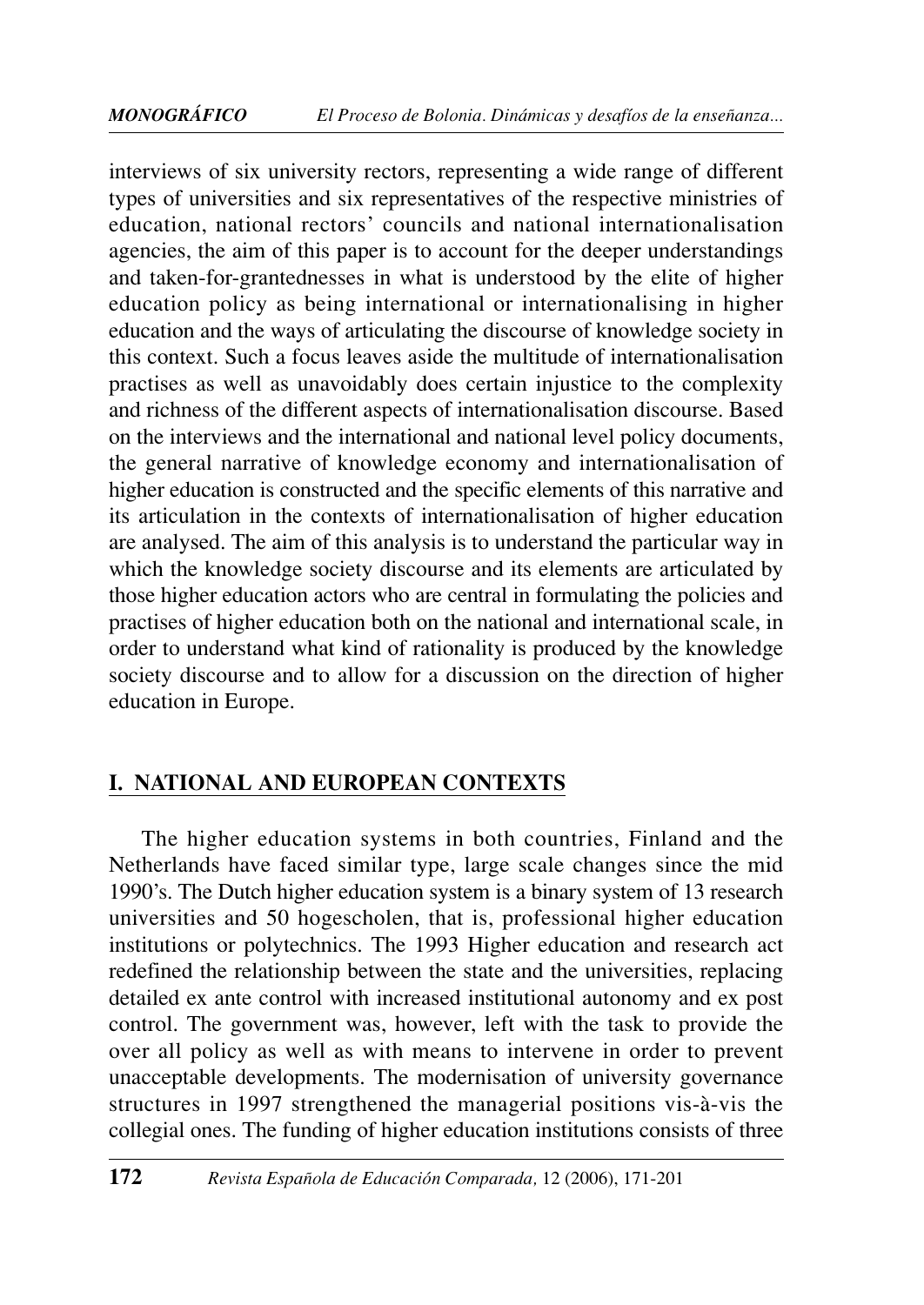flows of funding, firstly, the block grant and the other core funds from the ministry of education, secondly research council funding and thirdly funding from contract teaching and research. Tuition fees make up a small percentage of funding. Since 2000, the majority of public funding has been allocated based on a performance-based allocation model consisting of teaching and research component with various indicators. The recent developments in the sector include the introduction of the bachelor-master structure and accreditation procedures (BOEZEROOY, 2003). The latest internationalisation policy from 2002 lays down three strategic goals: «*1) to expand the opportunities for learners to acquire an international outlook, 2) to raise the profile of Dutch higher educational establishment on the international market for education and 3) to learn from and cooperate with other countries at central level»* (MINISTRY OF EDUCATION, CULTURE AND SCIENCE, 2002).

The Finnish higher education system is also a binary system of 20 universities and 29 ammattikorkeakoulu, polytechnics, both regulated by their respective legislation. The new university act in 1998 increased the university autonomy by delegating various governance issues for the universities themselves to decide. However, the ministry of education retains the authority to distribute educational responsibilities between universities. Funding of universities is based on state funding allocated by the ministry of education, and external research funding from other governmental as well as non-governmental sources. Between 1998 and 2003 the principles of state funding were gradually changed from an incremental input based mechanism to an output based formula funding. The state funding currently includes lump-sum core funding and funding of national tasks and various policy programmes, and is allocated based on performance target negotiations between the ministry and the universities. Education is free of tuition for both national/EU and non-EU students (MINISTRY OF EDUCATION, 2004). The recent developments in Finland include the introduction of a two-tier degree structure and accompanying changes in the funding structures, as well as changes in the university law to allow the universities to grant degree in other languages besides Finnish or Swedish.

The latest internationalisation policy of 2001 sets as a target for 2010 for Finland to be: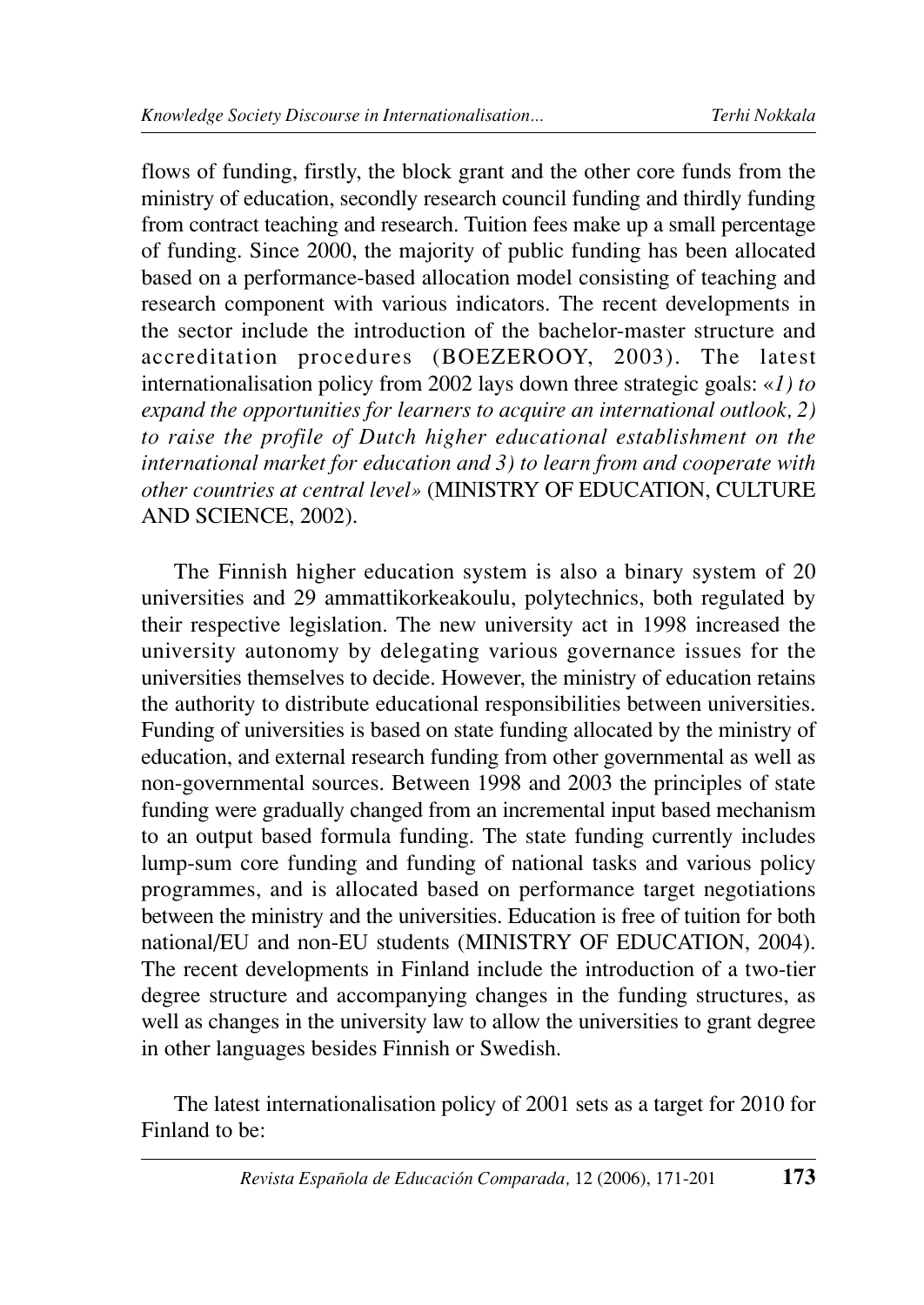«a well-known and influential part of the European education and research area, and a successful player in the global contest for skills. The higher education community will be international and the demands of internationalization will be taken into account in the content of education. Finland will have a community of 10,000 - 15,000 foreign degree students (around 4 per cent of all higher education students) and the annual volume of student exchanges will be around 28,000. At least 15 per cent of graduate school students will be foreigners. The numbers of students with immigrant backgrounds will have increased considerably. The numbers of foreign teachers, experts and researchers working at Finnish institutions of higher education will be double what they were in 2001. Finnish businesses will already be benefiting from the labour input of foreigners who have studied in Finland.» (MINISTRY OF EDUCATION, 2001)

The development of the European Union has been equally strong as the changes on national level. According to the EU legislation, education policy is a matter of national rather than EU level policymaking, and the EU activities have previously concentrated around student mobility programmes such as Erasmus and Tempus. However, the perceived increasing competition between knowledge economies has rendered education increasingly important also on the EU agenda during the past decade, especially since the introduction in 2000 of the so called Lisbon Agenda, aiming at making EU the most competitive knowledge economy by 2010 and the emphasis on education and life-long learning in reaching this objective. The prominent role currently enjoyed by the European Commission as a partner in the Bologna Process and the so called open method of coordination increasing the cooperation of the EU member states in education has contributed to the increasing importance of EU as a higher education policy actor (See e.g. EUROPEAN COMISIÓN, 2003).

Due to the lack of official EU competence in education, alternative cooperation schemes have emerged in Europe, the most important of them being the intergovernmental Bologna Process currently including 45 signatories and aiming at creating the European Higher Education Area by 2010, by facilitating transparency and transferability of higher education degrees throughout Europe. Bologna is also a prime example of the shifts in the governance of higher education in Europe, and has been successful in creating a new higher education discourse embraced by the higher education actors (KWIEK, 2003).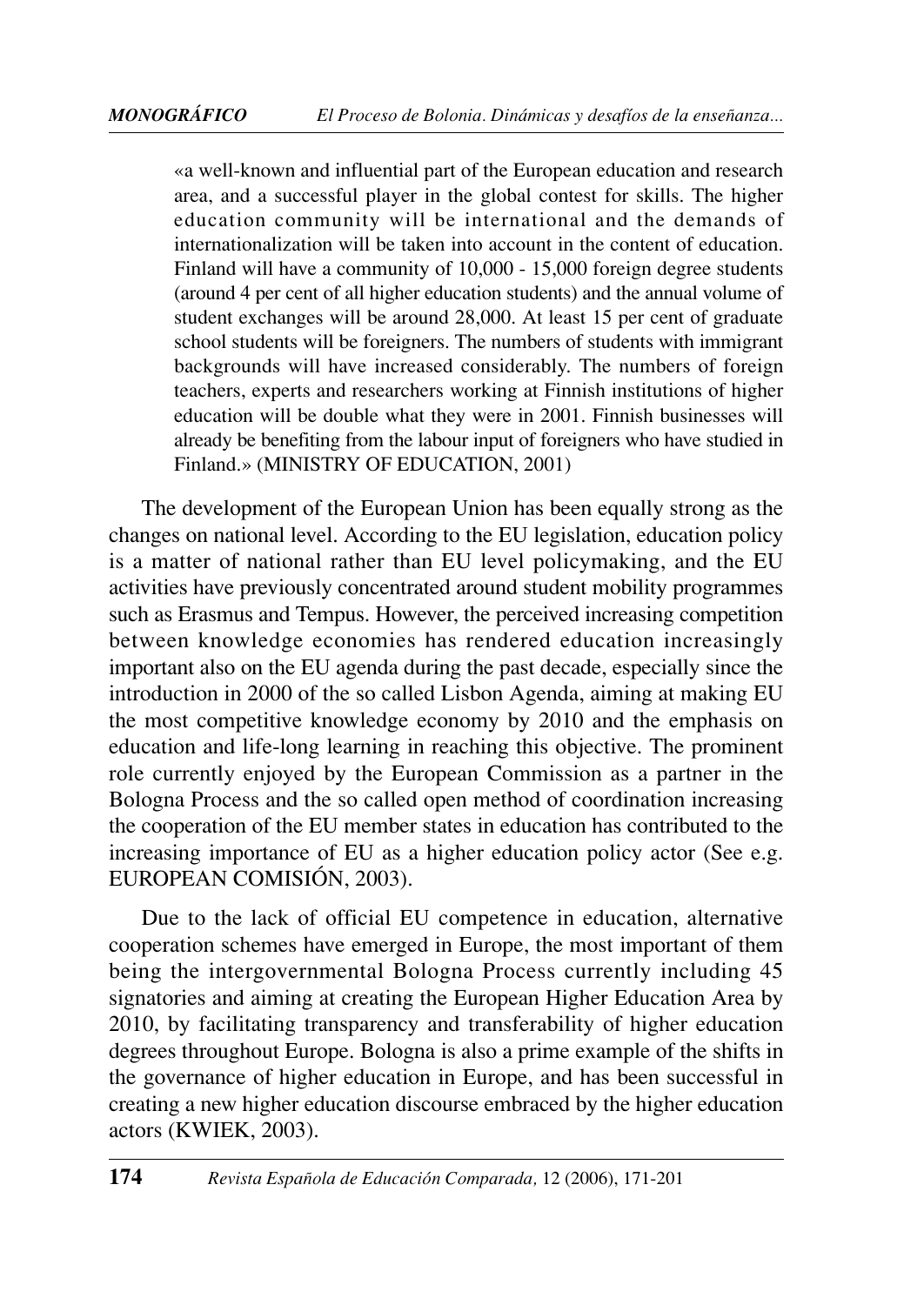The national and international level developments around higher education all share significant similarities, namely the emphasis on increasing the competitiveness of national and regional economies and the increasing convergence of national higher education policies around the new public management measure in governance of higher education. Underlined by the principle of language being one of the key mechanisms of constituting social reality and social relations, this paper argues that the discourses around knowledge society and the increasing global competition are significant in creating shared understandings and rationalities among higher education actors across national borders. The paper aims at combining the work of discourse theorists and governmentality theorists in order to understand the way in which discourses work as ways of creating regimes of truth or coherent rationalities, which function as mechanisms of government (ROSE, 1999). The notion of governmentality (FOUCAULT, 1991), a process of initiating and embracing particular rationalities and internalising particular forms of subjectivity leading universities to govern themselves within and in relation to the overall rationality provided by a dominant discourse and related non-discursive - administrative, political and economic - mechanisms of government (ROSE, 1999), offers us a possibility to understand the emergence of university identities in the knowledge society. In this paper the discourse of knowledge society is looked at as an example of such a rationality creating a logical coherent understanding within which the universities evaluate their own activities as actors in the knowledge society.

## **II. KNOWLEDGE SOCIETY AS THE PREVALENT RATIONALITY**

The changes of the past two and a half decades in many western countries as well the changes brought about by globalisation have rendered the old concepts of political power inadequate to understand the constellations of present day societies and the shift in the role of the state visà-vis market and civil society. New concepts are needed to understand and analyse the new forms of power beyond the top down imposition of the rule of the state (ROSE, 1999).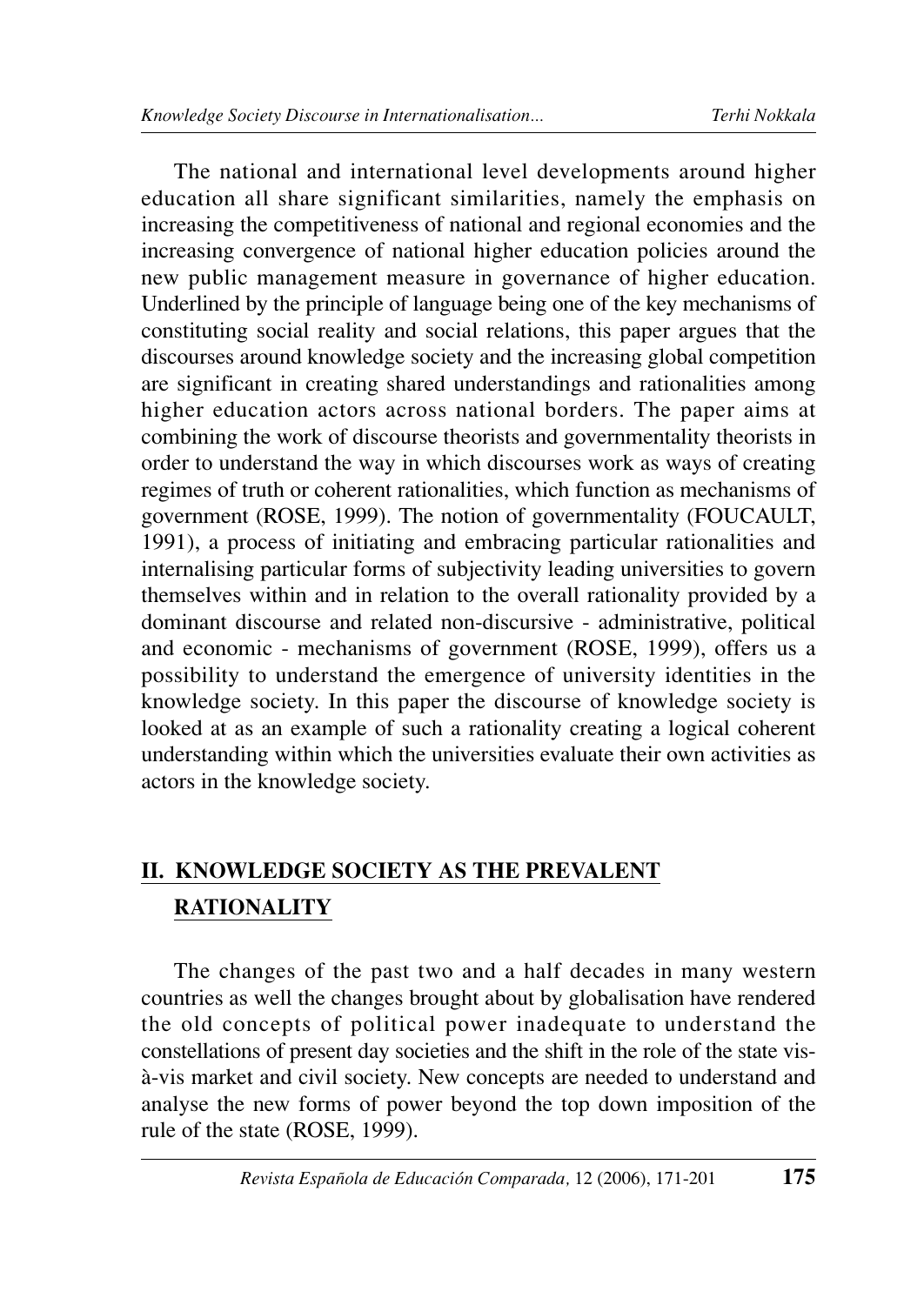To understand the changing social power relations, Rose (1999) suggests focusing on the rationalities of government, instead of the arrangements and institutions of governance. «Government» is here used in a broad Foucaultian notion as conduct of conducts, governing the self and others (LEMKE, 2002). This governing does not, however, take place in the form of imposition but through emergence of rationalities or «regimes of truth» (ROSE, 1999: 19) or «hegemonic discourses» (FAIRCLOUGH, 2003a: 218) which legitimise certain activities and delegitimise others, constituting and constraining the activities of actors as subjects of government. This implies that at a specific time and place, at a specific context, a specific rationality emerges, bringing together various discourses, practices, laws and institutions underpinned by a coherent system of though, making them seem a systematic whole. «Political rationalities are discursive fields characterised by a shared vocabulary within which disputes can be organised, by ethical principles that can communicate with one another, by mutually intelligible explanatory logics, by commonly accepted facts by significant agreement on key political problems» (ROSE, 1999: 24-28). The rationalities are acted out in the discourse of both those governing and governed, institutionalised in texts, policy programmes and laws, but also in the everyday parlance of those governed, such as local authorities, universities or individual people.

In the context of globalisation and economic competition, such a coherent rationality is provided by the notion of knowledge economy or knowledge society, which has become the preferred way of the states to refer to themselves. It is used to illustrate the shift from an economy based on the low skills industrial production to knowledge intensive production and services as the backbone of the economy, or the shift from a fordist to a postfordist society, marked by denationalisation and transnationalisation of state regulation, transnational flow of capital and ensuing global competition (FRAZER, 2003, WEBSTER, 2002, CASTELLS, 2000, BROWN & LAUDER, 1996). It emphasises the shift to knowledge intensive high skills labour force, international circulation of brains, emphasis on life long leaning, transferable skills and competences and knowledge management as a key individual and organisational capacity.

The robustness and coherence of the knowledge economy or knowledge society discourse, as well as the extent to which the European societies have actually moved to a true knowledge economy may be debated. It is also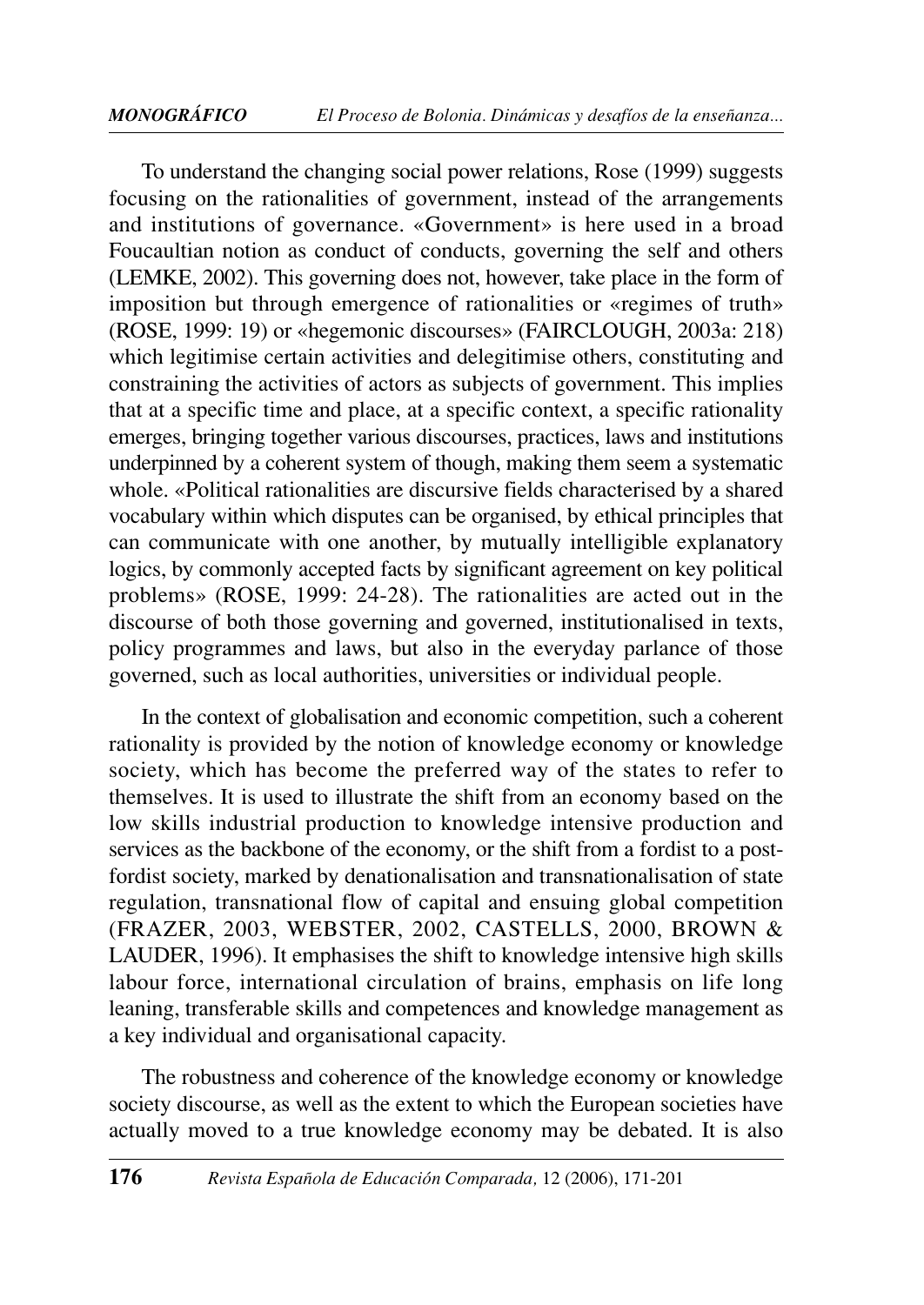clear that the concepts of knowledge, information and learning, and especially those of the knowledge economy and knowledge society are often used interchangeably in documents and interviews. Despite the certain lack of analytical clarity, the discourse of knowledge economy or knowledge society<sup>1</sup> has become a way to characterize the new relationships between the state, society and economy and many of the national and supranational policies and practices are introduced in its name.

The discourse of the knowledge society has rendered higher education increasingly important for the international competitiveness of the nation states through their central tasks of generation, application and dissemination of knowledge and training high skilled labour force. Processes previously thought to be outside the boundaries of a market, such as the notions of knowledge and learning are increasingly falling under the category of commodities to be sold and purchased in the global market place (BARNETT, 1996, 1997).

The ideal subject of a knowledge society is a self-governing, entrepreneurial subject, be they individuals (PETERS, 2001) or organisations (CLARK, 1998). In the knowledge economy universities are key producers of knowledge and knowledgeable labour force, geared towards reaching the common good: competitiveness of the nation and society in the globalised world. It is clear from the discourse of internationalisation that universities have internalised this subjectivity. The universities assume new identities and the tasks set out for them in a policy plan as a result not of imposition or implementation, but in a complex process of translation, an alignment of «the objectives of authorities wishing to govern and the personal projects of those organisations, groups and individuals who are the subjects of government» (ROSE, 1999: 48). The projects of «efficiency» of nation-states, national economies, organisations or individuals are an example of a value translated to the practices of various organisations and individuals, and the internationality and competitiveness can been seen as similar translations penetrating the universities and forming

<sup>&</sup>lt;sup>1</sup> Due to the fact that the concepts are mostly used interchangeably and in the interest of readability, I will further use the notion of knowledge society discourse covering also the aspects of knowledge economy. For a critical commentary on the blurring of the concepts, see Peters 2001.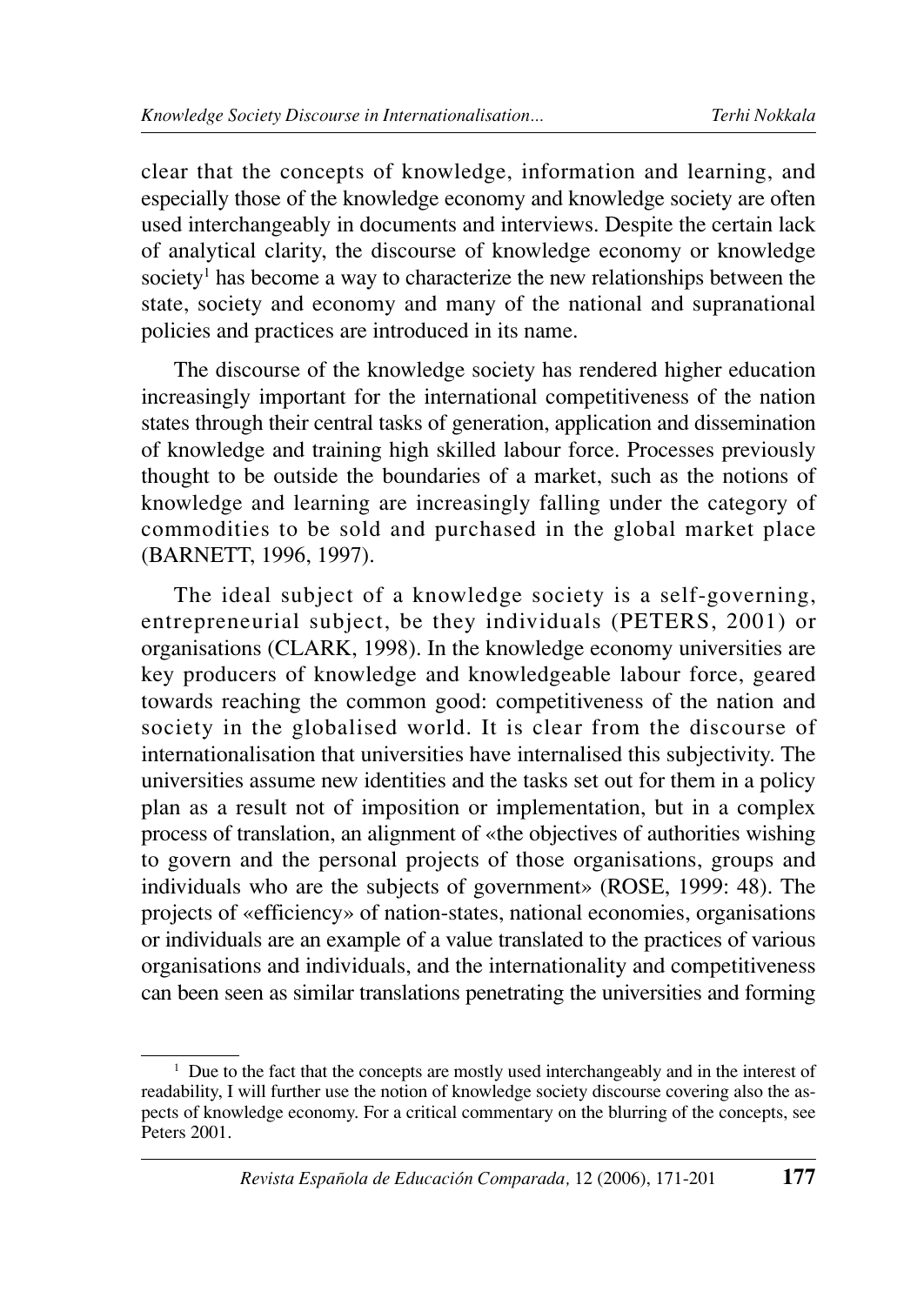a coherent rationality for their functions (ROSE, 1999: 48-51). Universities are keen to identify themselves as international top universities or as research universities, or as universities giving master level education rather than bachelor level education, as opposed to being parochial or «loosing out» in the competition, being international rather than «just» national. In the internationalisation discourse the individual subjects of knowledge society are internationally oriented students possessing skills needed in an international labour market.

## **III. THE ARTICULATION OF KNOWLEDGE SOCIETY IN INTERNATIONALISATION DISCOURSE**

In the European context, the discourse of knowledge society is articulated by linking the elements of competitive knowledge economy with the discourse of social cohesion and increased quality of life, which is evident in a brief analysis of the main European policy documents, such as the Conclusions of the Lisbon European Council Meeting (2000) and the Communiqués of the Berlin Ministerial Meeting (2003), as well as the Dutch and Finnish higher education policy plans (2004 and 2003 respectively) and internationalisation of higher education policies (2002 and 2001 respectively). The documents invariably referred to the emergence of competitive knowledge economy or knowledge society. The conclusions of the Lisbon European Council meeting have achieved a prominent status achieved a position of a primary document to be referred to: it was mentioned directly in the opening paragraphs of two out of the other five documents, and indirectly in other two, by setting the objectives of the policies in the context of the year 2010, the timeline set for achieving the Lisbon targets, but also for the consolidation of the European Higher Education Area. The Lisbon process also featured more prominently later on in the documents. Thereby the Lisbon process and its target of Europe by 2010 «to *become the most competitive and dynamic knowledge-based economy in the world, capable of sustainable economic growth with more and better jobs and greater social cohesion»* frame the talk of the higher education actors. It creates a taken for granted social reality and provides a rationality for the activities of the governments and universities alike (ROSE, 1999).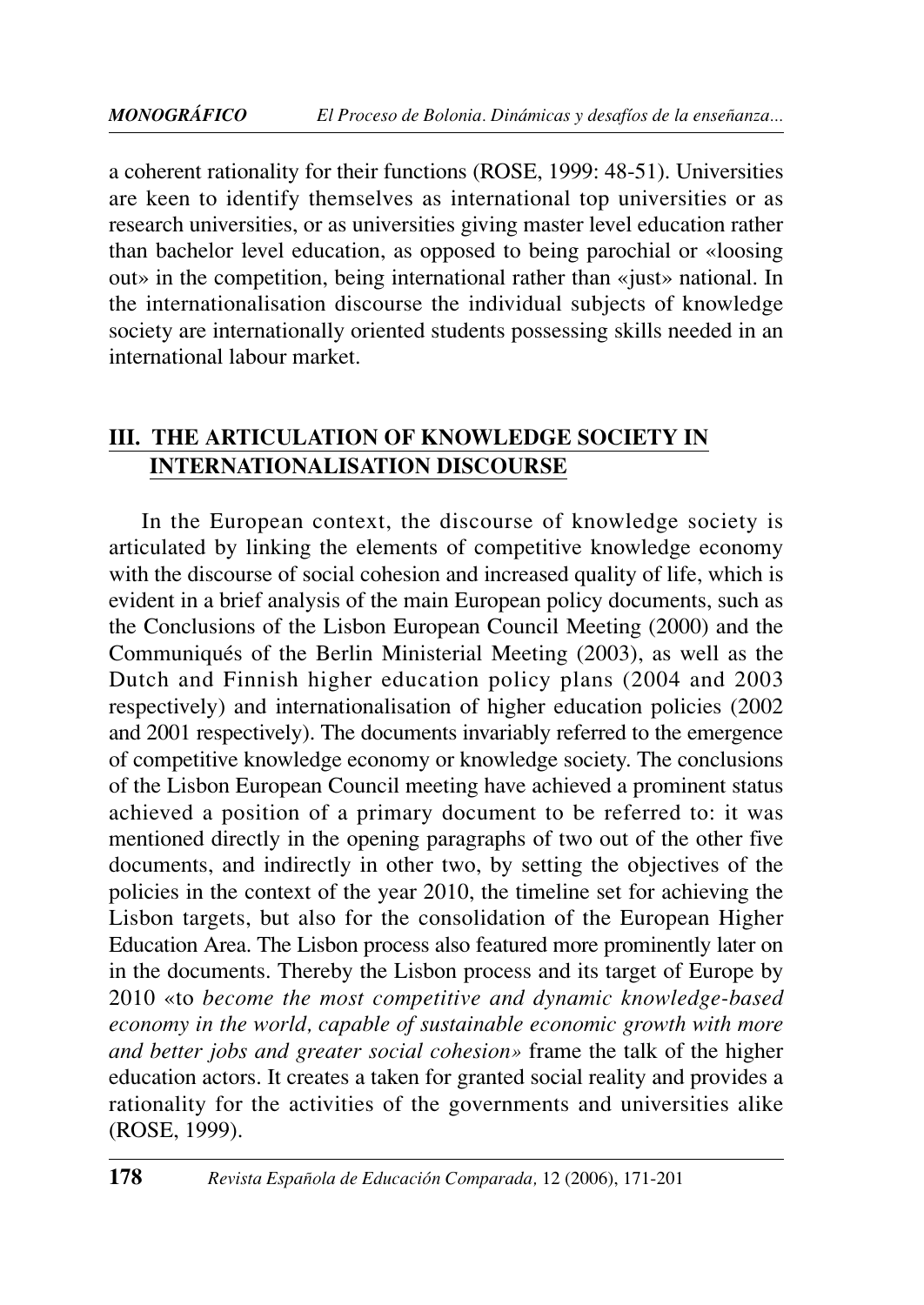The dominant narrative emerging from the policy documents and interviews may be called «competitive knowledge society in the age of globalisation» and features the following story line:

«We are living in a global world where countries are competing for the knowledge workers and the labour markets have become global. Therefore graduates need international skills for the labour market, and to teach these skills and educate internationally oriented people, we need to internationalise higher education and our universities. There is a global market for higher education on which countries and higher education institutions compete for best students and staff, as well as strive to generate much needed revenue. Therefore we need to be attractive for international students and staff, otherwise we stand to lose in the competition and run the risk of loosing our relevance.»

This narrative is illustrated in its purest form by the following two extracts:

«I think that without internationalisation the knowledge based society cannot be further developed. What do we need for the knowledge based society, knowledge and especially the application of knowledge to create creative products and processes? We need smart people, good minds, and for this we would like to recruit from the largest possible talent pool, the global talent pool. So therefore the best minds are to be found anywhere in the world, try to bring them in, try have the best teachers and researchers in your university, again the best minds, that's all very expensive and therefore it's a costly operation. But only by doing that, again because it's it's all about competition also here, it's competition between the European knowledge society and the American knowledge society and the Japanese knowledge society, it's competition within Europe between various systems or nation states there, it's competition between companies, multinationals, it's all about minds. People, who can create knowledge, create added value and eventually create economic growth and prosperity. So yes, it can only be done if internationalisation is very high on the agenda» (DUA3<sup>2</sup>).

«Internationalisation, I would see that it now is this, kind of a new challenge of universities so that universities could respond to the new challenges of education and research. I suppose on the other hand in

<sup>2</sup> For explanation of abbreviations, see appendix.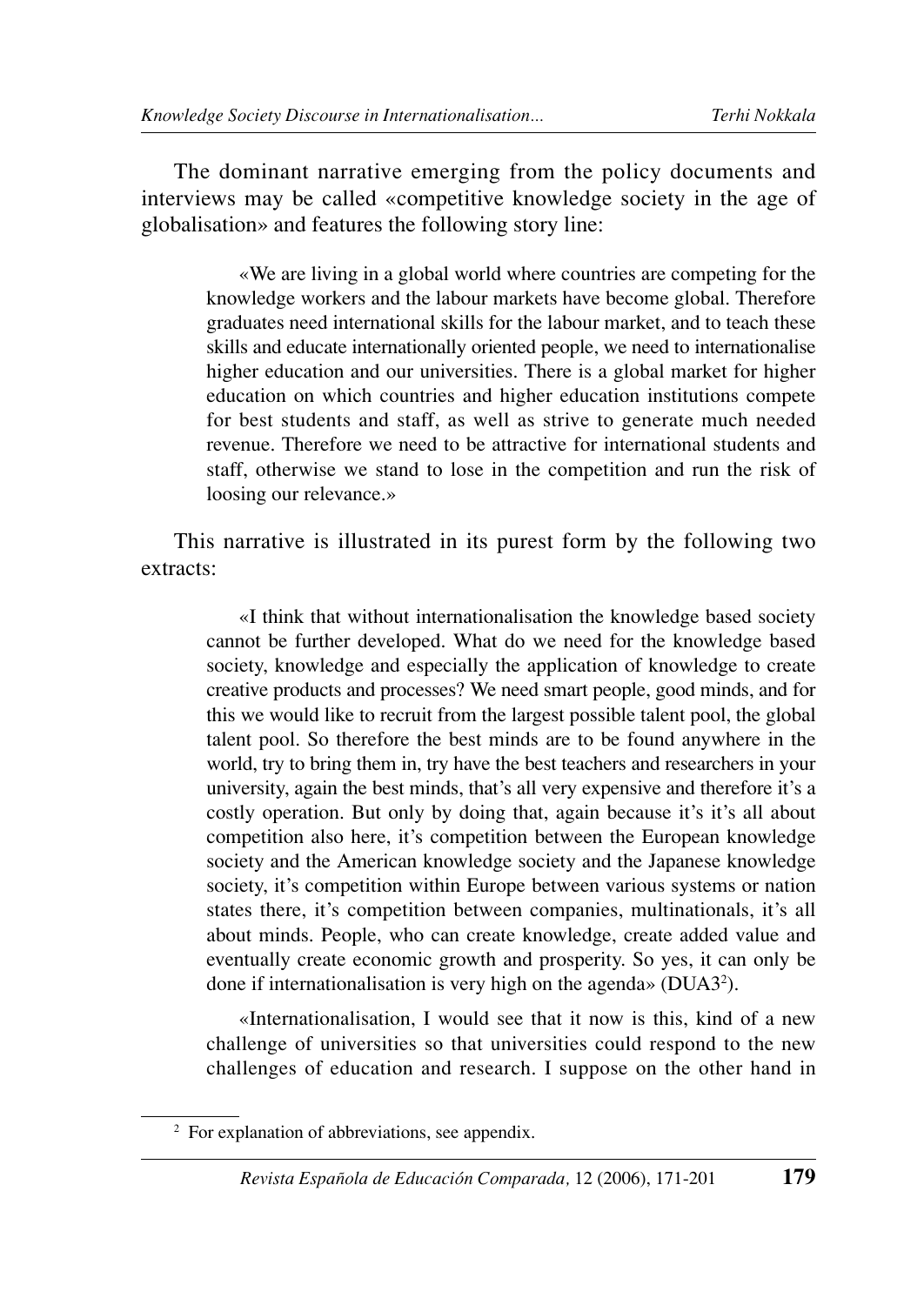education, through this internationalisation a person should acquire skills and abilities to function in the global world. In my opinion it does start from this general globalisation, this need to change education, contents of education and people's abilities so that then they can get such a job in this internationalising world, directly in these international companies or then companies cooperating internationally. And in research I think it has always been a question of race of science for new things and in that sense the researchers must of course be well aware of what is being done elsewhere. So that one can compare ones own standard, progress with international standards and international development and direct the research efforts so that we are in the forefront of science». (FSA2)

The following analysis aims to show how the specific elements, here termed sub-discourses, of the narrative are often articulated in two or more different ways. These different articulations are sometimes conflicting and represent a counteracting interpretation of the hegemonic narrative, but more often they are parallel, complementary articulations of the same subdiscourse.

#### *a) We are living in a global world …*

The sub-discourse on the rationalisation behind internationalisation of higher education is essentially related to the discourse of globalisation, be that the notion of global economy and interconnectedness of national economies or the notion of a global village where the development of information and communication technologies and development of fast means of transportation facilitate communication of people from around the world, and on the other hand common concerns such as the inequality of development or environmental hazards unite people around the world. The existence of globalisation and knowledge economy, as well as the contributions of higher education in the knowledge society are taken for granted, including the need to engage with the surrounding society to a greater degree in the era of increasing interconnectedness of national economies and higher education systems. As already witnessed in the aforementioned policy documents, the internationalisation discourse of both the university and state actors, is articulating together the economic and social rationalisations of internationalisation, producing an image of higher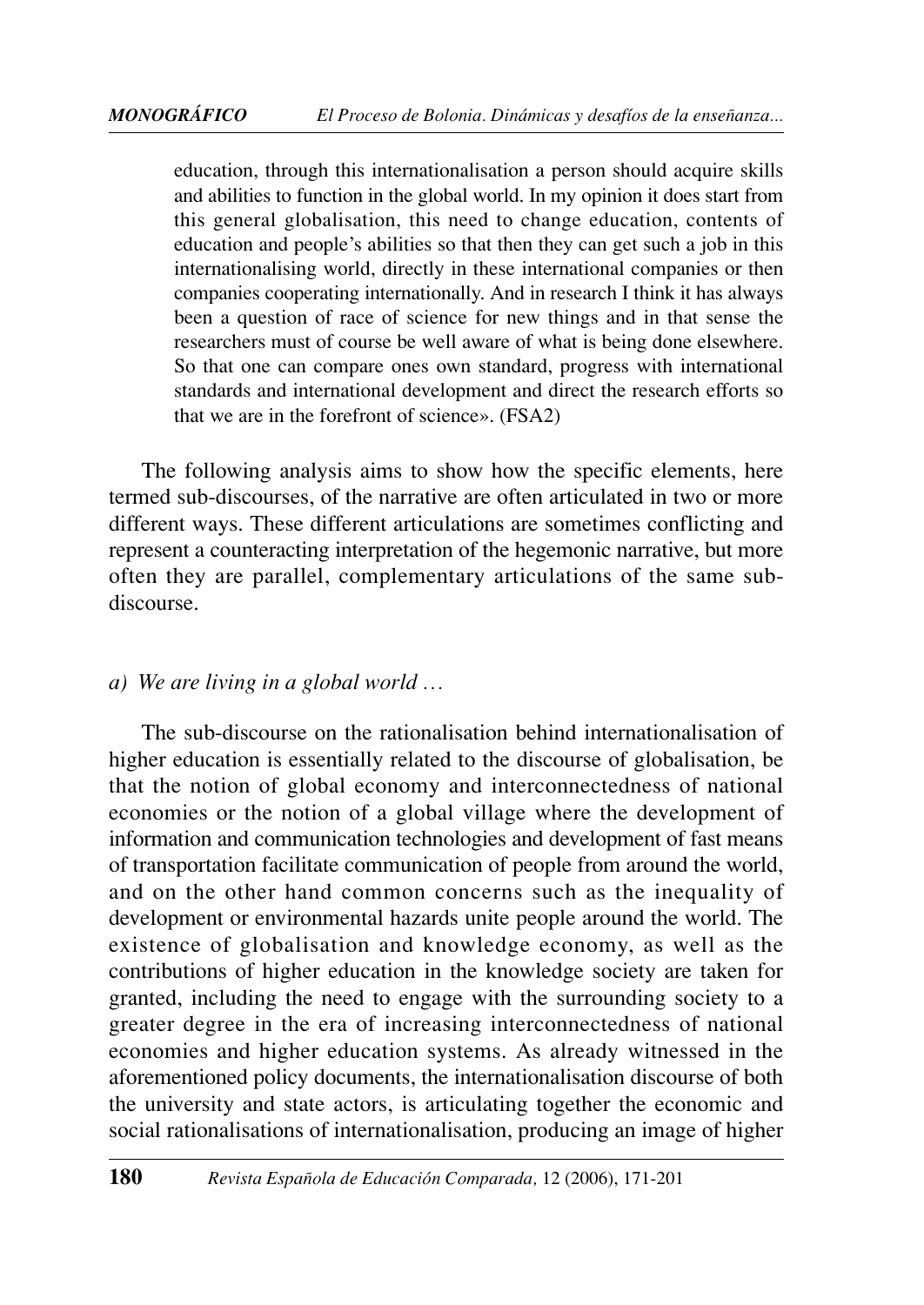education in general and internationalisation specifically as activities contributing both to the economic development of individuals, countries and regions, and to the international peace, friendship and understanding between individuals and nations.

I think that in this country certainly many of us feel that in order to have more economic development and value, better social and cultural life, we need further development in the knowledge economy and therefore we need to be stronger higher education and research system (DUA3).

#### *b) where countries are competing for the knowledge workers…*

High skilled labour, knowledge workers, are a scarce resource over which there is an increasing competition, especially amongst the countries striving to be knowledge economies and at the same time facing declining birth rates. This sub-discourse focuses on attracting knowledge workers into the country, either as graduates or already as students. Amongst the interviews, however, another narrative can also be detected, namely that of educating foreign students not primarily to stay and get a job in the country, but also for the purpose of gaining revenue. This will be discussed later on. Although competition and cooperation often are contrasted (see e.g. van der Wende 2001) as strategies of internationalisation, this sub-discourse articulates also cooperation much in the framework of competition, cooperation in a way of university networks and consortia or the European cooperation aiming to create the European Higher Education Area, are viewed as a way of increasing the overall competitiveness of a group of universities or countries.

Then the last thing is obvious, we need to bring many more skilled researchers, graduate students from outside the EU to the Netherlands, simply, that's in national interest, and transcends a little bit the institutional interest and student interest but the nation as a whole in the context of for instance the Lisbon targets it needs to attract knowledge workers on a structural base for the next ten years or so on a much wider scale than we see at present. And there is a kind of rethinking of terminology also that I think is quite relevant. Personally I would, I come to think more and more of graduate students also in terms on young knowledge workers where knowledge worker is more important fact than that they are student (DSA2).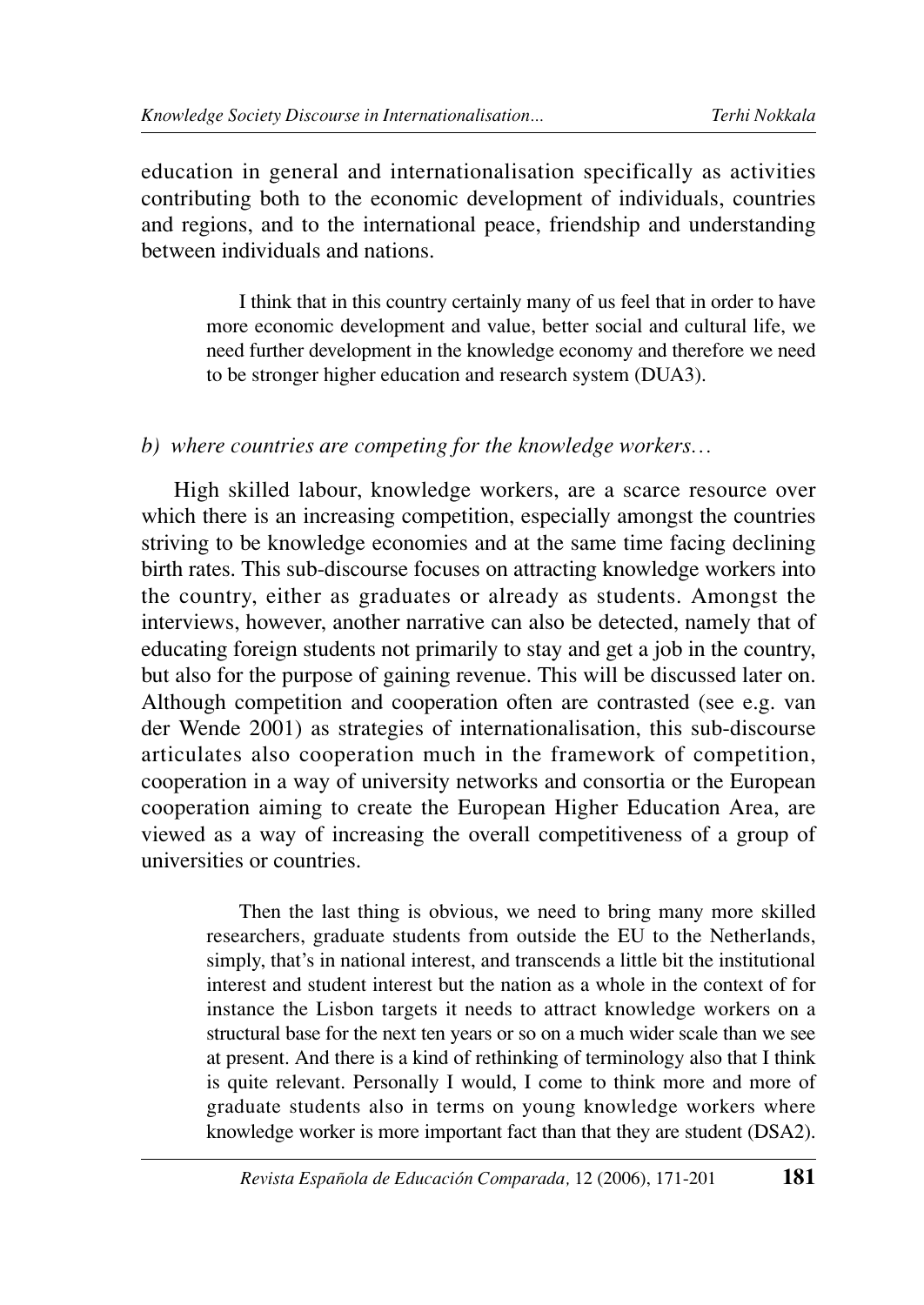#### *c) and the labour markets have become global*

The notion of global labour markets creates two related rationalities. The individualistic notion includes the opening up of a wider range of job opportunities for an individual, and emphasises the importance of providing students with skills to find their place at the global labour market, which will be further discussed under the next heading. The macroeconomic notion on the other hand emphasises the process of global companies recruiting from a wider scale of potential employees and the importance therefore of providing the companies the kind of high skilled labour they are looking for. This is important also for preventing the multinational companies from relocating and outsourcing their high skill jobs into other countries.

As far as the goals on internationalisation with respect to teaching is concerned we believe that the main driver for internationalisation is the fact that most of our graduates will be employed in an international environment. We have disciplines in economics and business which is about 45 percent about the total student population and another large faculty is that of social sciences, and third in size is the faculty of law and for almost all disciplines covered by these schools, maybe excluding to some extent psychology, you can expect that the students are prepared to work after finishing their degree in an international context, either related to a company which is located in the Netherlands which has this contacts in other countries or being employed in an international, multinational work they are more or less in a natural way exposed to an international environment (DUA1).

#### *d) Therefore graduates need international skills for the labour market …*

The sub-discourse of international skills seems to be consisting of two different features. The first, dominant one treats international skills as something specific and separate, either specific practical skills or a general mindset of internationalisation. However, also a counter-discourse of the international skills being an outcome of the normal activities of the university can be found, this notion being based on the discourse of internationality of science and on the unity of the two functions, research and education.

That kind of production requires highly educated staff and a very big proportion of our population is in higher education, we have even established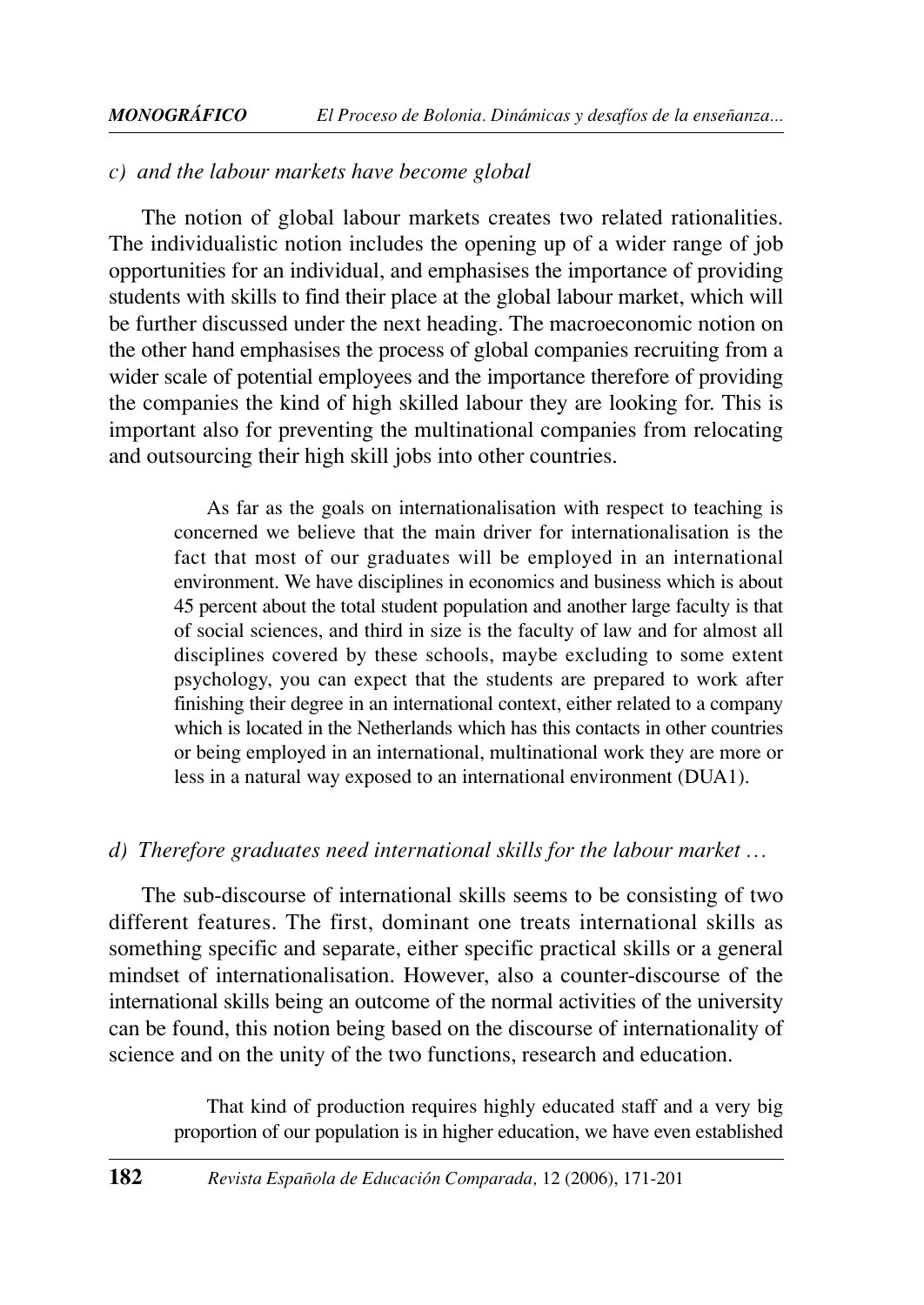this applied higher education track, namely polytechnics. So that we would have people who can work in that kind of industry. And then the next point, which involves us, is that we can't live just by selling those to each other but we have to be able to operate in the global markets. And then we have to have labour force which can operate on global markets and then we have to get already within education modules that include, bring these international communication skills. — the knowledge which is being taught and the skills which are being learned are not by content, they are not invented in Finland nor meant to be used only here but it is like an essential need in current world, so that one can live, none of us can live anymore without some kind of internationalisation, for instance in hobbies (FSA1).

#### *d) and to teach these skills and educate internationally oriented people…*

The sub-discourse of internationally oriented people also has two sides to it. The first one represents the perspective of the society and its ideal subjects, namely entrepreneurial, active citizens, within whom international mindset is also a desired quality. The counter-discourse starts from more of an individual's perspective and features international orientation rather as empowerment and is related to the notion of universities as educating citizens rather than simply as teaching skills to students. However, these discourses are fairly difficult to tell apart.

It means that our import and export pattern, our structure of our enterprises are international. Therefore international education is so important strictly for this country, because we have to serve the market, that is asking for people that are internationally oriented, that have been abroad (DUA2).

But of course I think this internationalisation also has intrinsic value and as a matter of fact the only value I think, […] the only proven result is this positive change in a person, this empowerment (FSA1).

#### *e) we need to internationalise higher education and our universities…*

The talk of internationalising higher education in general and the universities especially seems to consist of four specific features, three of which are covered here. The first one is the notion of English as a language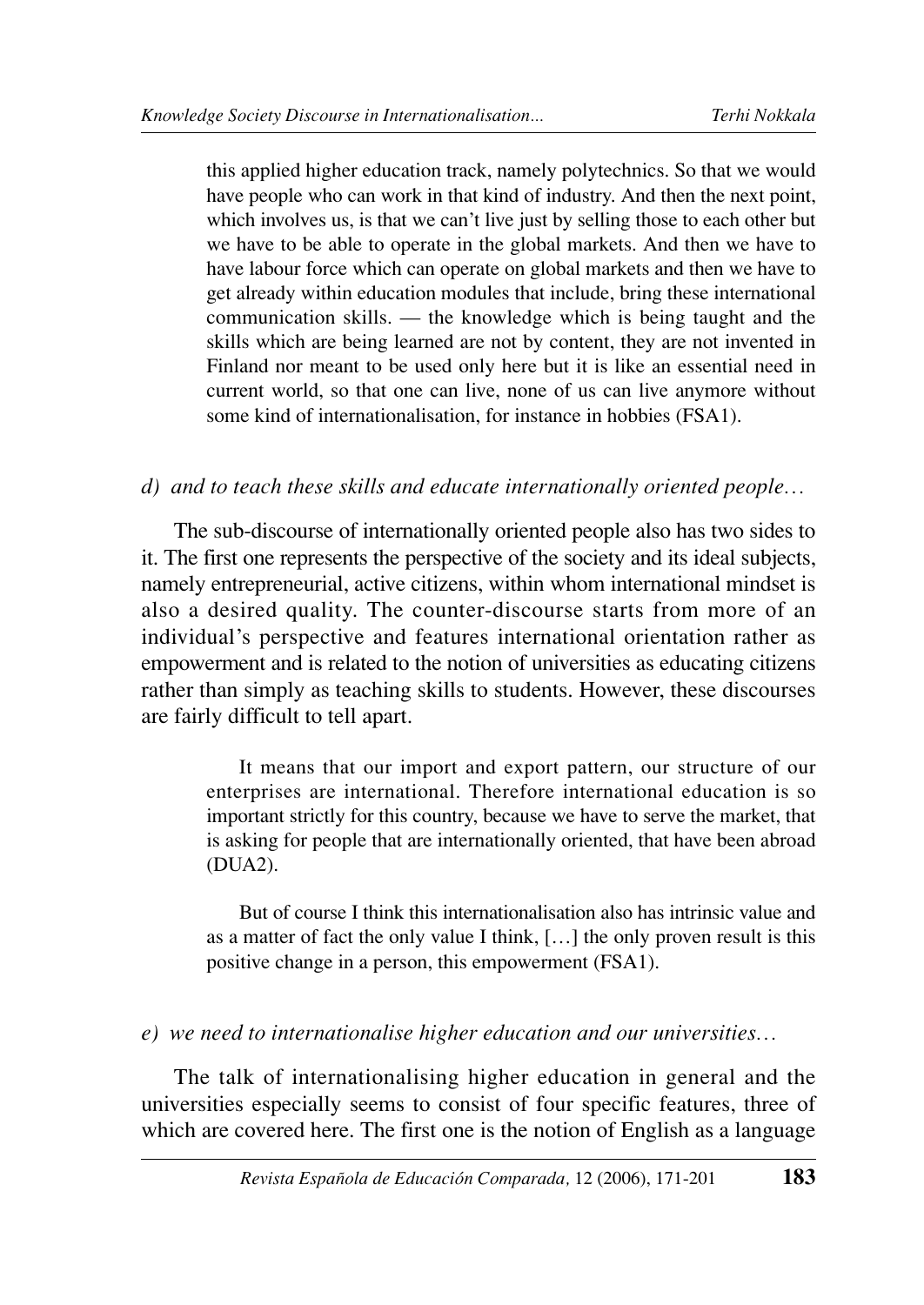of teaching in both of the non-English speaking countries. The second one is the idea that internationalisation requires rethinking of the curriculum, structures and strategies of the universities. The third element is the idea of internationalising the university by bringing in international, that is nonnational or foreign, students and staff to create a more international environment for studies and research. However, as this is featured later on under the chapter on attracting foreign students and staff it will not be discussed further here. The final element is a counter-discourse of the eternally international science, untouched by the temporal process of internationalisation.

#### *Language*

An interesting feature to be found in the discourse of the Finnish and Dutch higher education actors is the pervasiveness of the notion of the importance of English language as the language of teaching as a characteristic of internationalised university. The spread of English as a global language of communication, business and education can be seen as a «globalised locality» (SANTOS, 1999). Remarks regarding the increasing use of English as the language of teaching, or the importance of English for the internationalisation of the universities, were made by all the representatives of universities and national university organisations as well as the national ministries. In some cases this seems to be even undermining the position of the national languages Finnish and Swedish and Finland, and Dutch in the Netherlands.

«It's also the quite intensive finding the capacities for you staff members with respect to command of English in the classroom. Most people of course have some command in English but it is different story if you have to teach, not loose the quality content of teaching by changing from Dutch to English so it also requires quite intensive training of the staff members either by sending them to certain courses in language area, or by sending them on sabbaticals and to spend some time at other universities outside Netherlands. And finally that is more or less the, the last step in the process, at the certain moment, and [university] is at this moment in this stage, you have to consider whether you should switch to English as language not only of instruction but also as the language of communication within the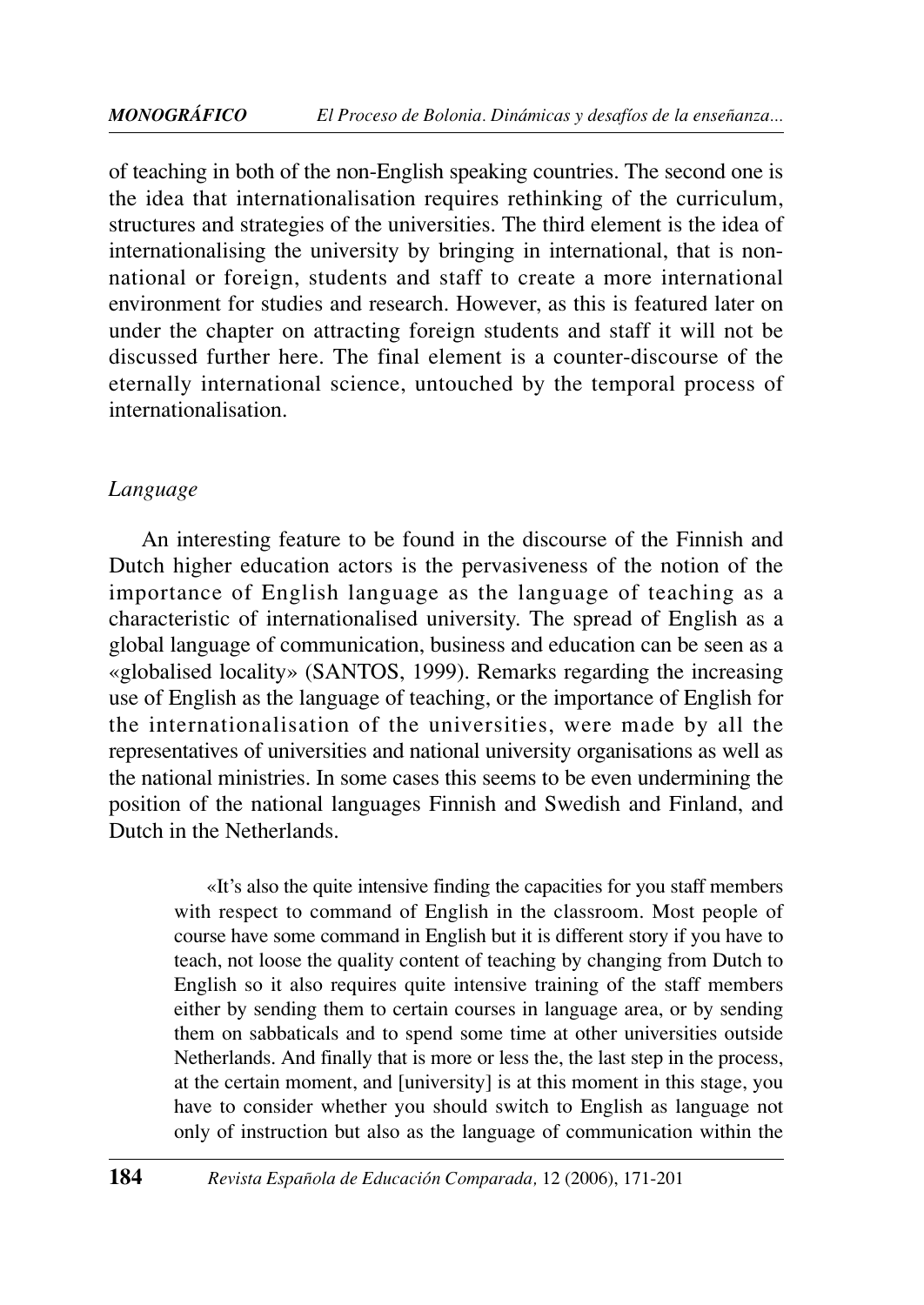university, so this will of course require quite large investment with respect to supporting staff both with respect to people who are exposed to the students directly and those people who are in the supporting staff in the faculties and the central administration» (DUA1).

However, this dominant sub-discourse of English being a prerequisite and attribute of an international university does not go completely uncontested, and also counter-discourse can be found, although even in this extract the speaker is reflecting partly the dominant, partly the counter-discourse.

«We have this idea that if we just more into English language, we are international. And that is not true. It is like in business world when two companies merge, and this has been talked of in Finland, then what is the language of the new merged company. And the official language can be English, but is it really the internal language of the company? And this I think this is important because international university is not one which just teaches or researches in English. And to this I would pay a lot of attention myself, this is maybe the biggest challenge for us. Because we see that for instance now in Finland when a lot of universities move to, or start these foreign language master's programmes and we here for instance have five English language Master's programmes and of course in some way it does internationalise, it is one dimension of internationalisation, but it does not, and research has to be international and there of course language is decisive but internationalisation is much deeper than in what language is being spoken» (FUA3).

In terms of the research function of the universities, less explicit references to the language of research were made. However, the notion of internationality of science and research repeated by all interviewees, with references to the importance of international publishing of results, imply that the language question would be at least as significant and less of a novelty now being taken-for-granted, than is the case for education.

«Well, If I try to start and start maybe from that in a long perspective the universities have maybe been one of the most internationalized institutional in the Finnish society, well of course foreign policy and the organizations dealing with those, but if we don't {take those into account] and the international cooperation is natural and that has of course started from research which is largely international and publishing has already for a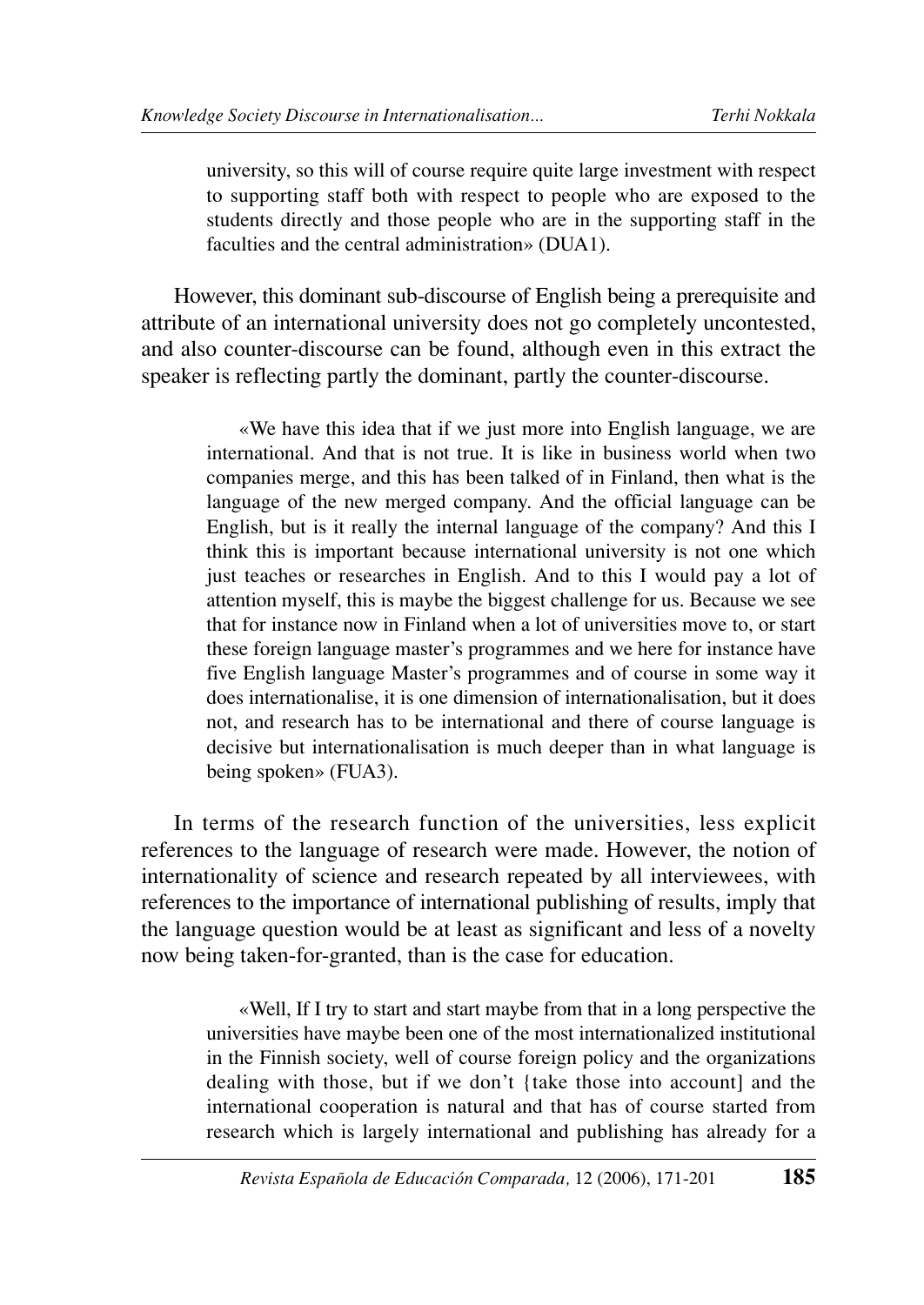long time, it depends a little bit on the discipline, what is the emphasis, but let's say natural sciences, medicine, technology those have been already for centuries been meant for international audiences, read by them and [internationally published works] read in Finland» (FUA4).

## *Change and rethinking*

Internationalisation is understood brought about a significant change in the universities, but this change is often described in terms of increased number and proportion of international staff and students and courses taught in English, or as internationalisation becoming part of the everyday life. Most often the chance is conceptualised as progress, as is evident in the next reply to the question on the changes faced by universities in the past ten years due internationalisation.

«I can only speak for my own university, when we started 18 years ago, we had only agreements with three universities I think and now we have, I don't know with how many, and we have created the [university] network and we are not an exception, all universities did the same. That means that, what I mentioned in the beginning, we made progress in all these things. Just the traditional exchange and the curriculum, harmonisation, the credit point system, implementation of bachelormaster's» (DUA2).

«In my opinion it is an everyday thing to have foreign students and teachers, it has become quite common and of course also the administration which has been built to take care of these things and it is taken into account in result targets and so. But that in the everyday life it is quite natural that there are people from other countries and it is accepted and it has become commonplace, that has happened in the past ten years» (FSA1).

However, despite the changes already introduced, internationalisation is said to require complete rethinking of the content of curriculum, the organizations structures and institutional strategies. This rethinking often is presented as increasing the flexibility of the institutions in the global competition.

«I think broadly it forces the institutions to rethink their curricula probably and to restructure non-teaching aspects like housing, mobility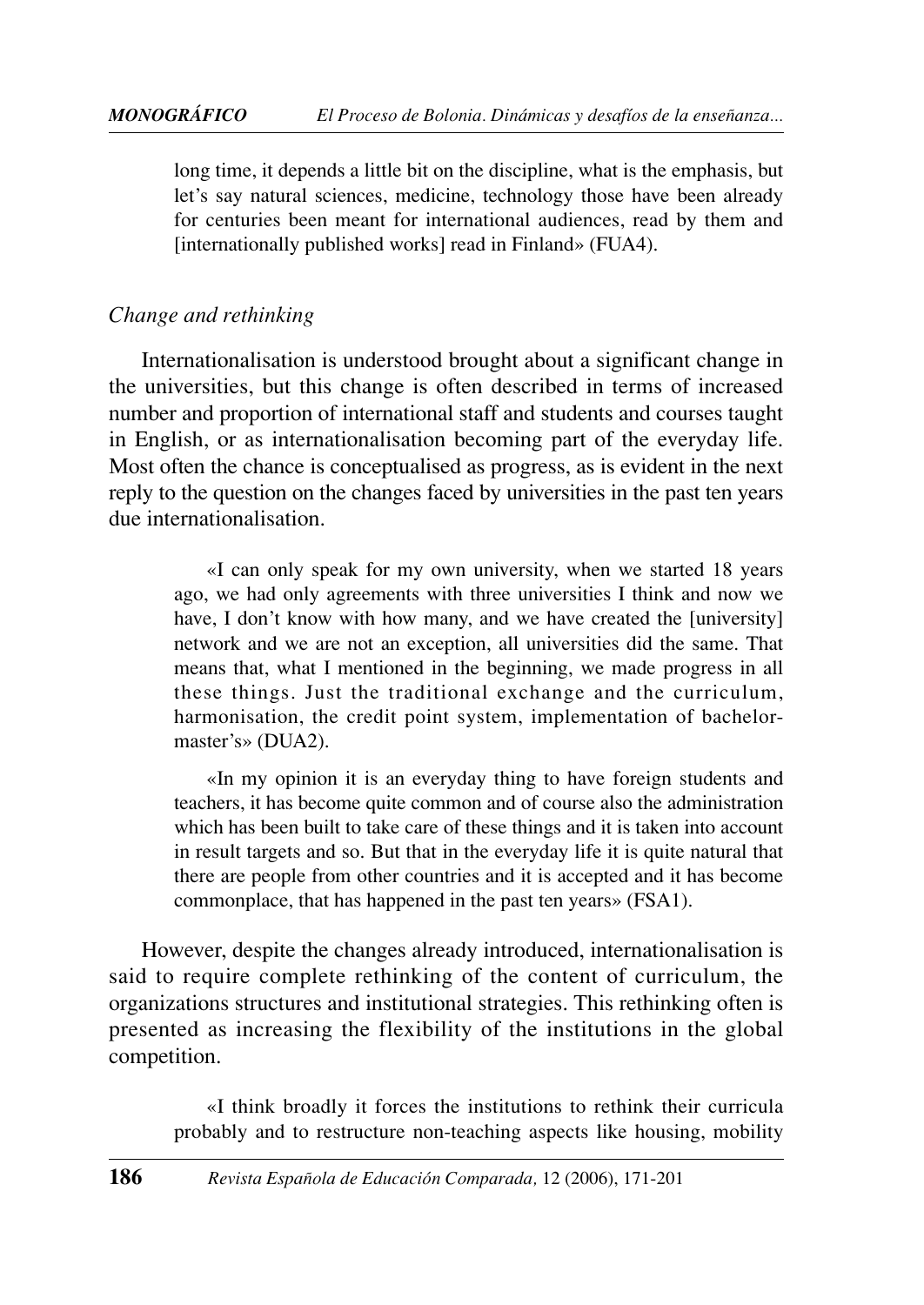programmes, social environment where you put your foreign students in and those kind of things. I do think if you're seriously as an institution considering internationalisation as part of your core activities that is has large implications for these two aspects» (DUA4).

I think it is central that the university has a strategy, you have a mission, you have a vision and then this strategy so that you can reach the vision, you can implement this, and internationalisation is a natural part of it, it is not a singular case, it has to be seen in everything (FUA3).

#### *International science*

As a contrast to the new elements of internationalisation, the rethinking of the curriculum, organization and institutional strategy, as well as introducing English as the language of teaching, internationality of research and science as eternally international, untouched by the temporal process of internationalisation. This sub-discourse of characteristic internationality of science and research tends to contrast research and education/teaching, and emphasise their differences both in terms of their essence and their relation to the university. Science and research, by being international by essence, are presented as requiring no internationalisation activities on part of the university, whereas education and teaching are seen as inherently national and therefore requiring specific activities in order to internationalise them. This is evident in the next quote which answers a question on what is being talked about when internationalisation is been talked about. However, also examples of the unity of research and education can be found.

«We are in a way talking about self-evident things when universities are concerned, but in a way anyway, it is so that when any university which is striving for this traditional university role, that is, research and teaching based on research, then it is of course, research is international and it is international in a way that from the perspective of university management, it finds its own channels without it needing to be guided or supported in any way. But what does requires measures, and where we should be getting forward, is specifically internationalisation of teaching. Because that does not come about spontaneously, that requires measures» (FUA1).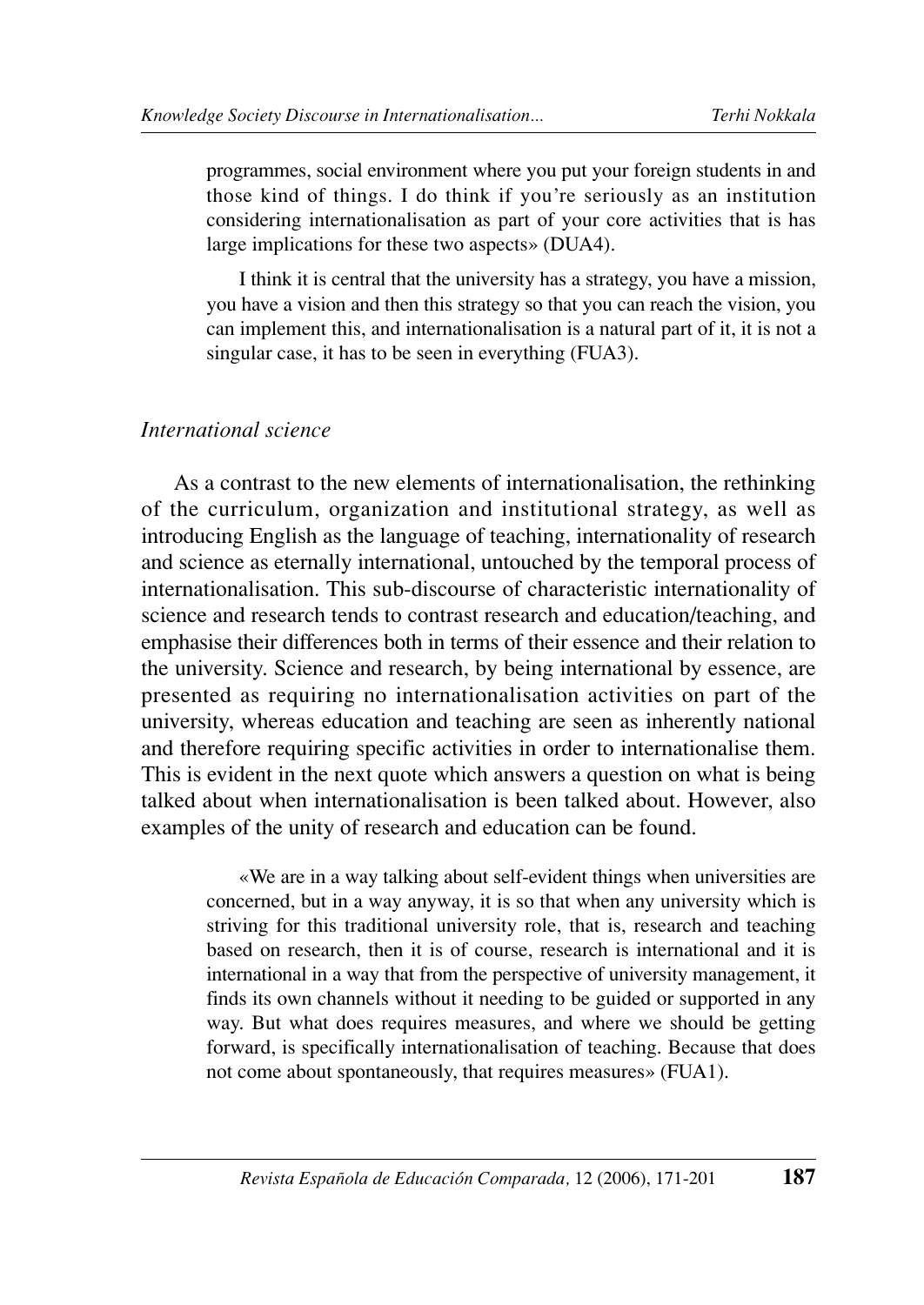#### *MONOGRÁFICO El Proceso de Bolonia. Dinámicas y desafíos de la enseñanza...*

## *f) There is a global market for higher education on which countries and HEI's compete for students, staff and income …*

The existence of global market and the ensuing competition is taken for granted throughout the interviews, but is variably presented either as atemporal or only having emerged in the recent years. The markets themselves are primarily articulated as markets for especially the extremely talented people, which include the notion that the education and the research will have to be excellent to attract the top people. On the other hand, markets and competition can be seen being primarily about generating revenue which does not lay an equivalent emphasis on the sub-discourse of quality. Positioning oneself on the market, either as a country, group of institutions or an individual institution is viewed important in both sub-discourses, including the notion of finding one's niche, be it in terms of focussing on certain disciplines where one considers oneself an expert, or in terms of targeting potential students in specific countries, on which one considers to oneself to have either close ties or other expertise. The competition over staff and students concerns both attracting international staff and students, and being able to retain the best minds in ones own country.

«The universities, especially in the universities in the Netherlands and I think also the same counts for Finland, they're all research universities and they all want to be excellent in their fields of exercise and they have a very strong ambition to be international and to have a good position in the international global competition and that competition is more and more strong every year you could say. With competition I mean competition in students, competition in researchers, universities worldwide competing for the scarce talents that are present in the whole world, that's what I mean basically with competition. Also competition for funding is very important» (DSA2).

«I am a firm proponent of these international university markets. We must exploit all honest lines of business in this country so that when industry flees from here then we must develop other lines of business instead, so that we can live here and we have work here and that we can keep our own form of society and maybe international students do not just exist so that they would come to Finland to work but Finland can simply participate as an actor in this education and start from the idea that Chinese can study in the west also to go back to China to work. And it is like in this world of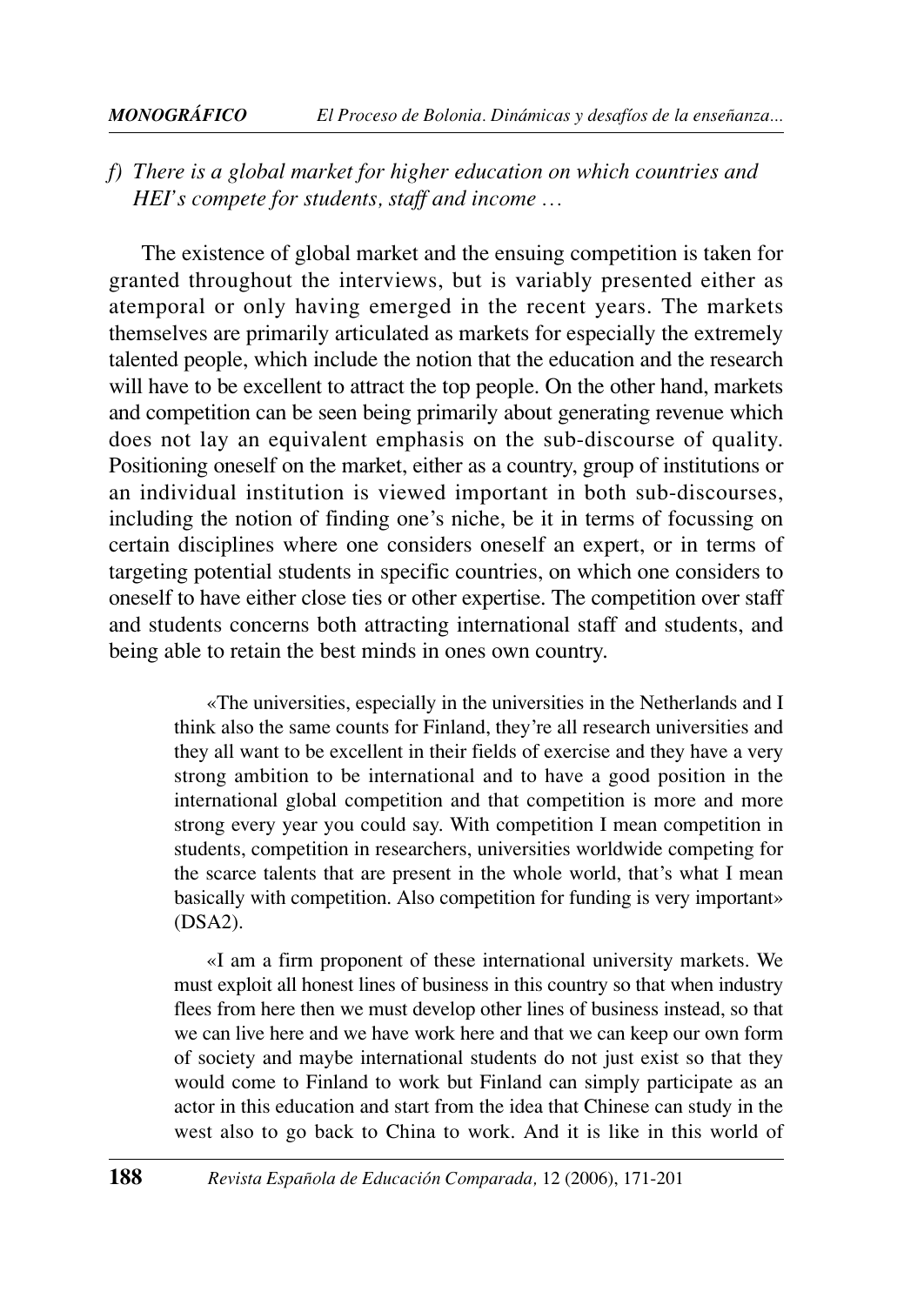diminishing public economy, it is one of those few promising opportunities for the university to save itself, so that it can arrange both additional funding and foreign teachers by participating in these international markets» (FUA2).

### *Tuition fees*

This sub-discourse also involves a discussion on tuition fees, which exist in the Netherlands and are considerably higher for non-EU students than for national and EU students. Tuition fees do not currently exist in Finland but their introduction is discussed periodically. In the Finnish rector interviews there seems to be interestingly a certain frustration over the lack of tuition fees, which are viewed as necessary mechanism for importing the Finnish higher education and thereby also a tool for internationalisation of higher education.

«My personal point of view is that it is impossible for a higher education system or an institution for that matter, to keep on believing that, higher education is a public good and should be completely paid for by the tax payers' money. I think that it will simply not allow us to go on in this international competition on the international, global level in terms of creating further reputation for us» (DUA3).

«Then internationalisation of HE if we think how Finnish higher education has been exported then in that we are not necessarily very good, if we think, and here I come to this that I actually started from that if we see education as a line of business, we have education markets, then in Finland we don't have those mechanisms by which this product, education product can be exported» (FUA3).

#### *g) Therefore we need to be attractive for international students and staff…*

The discussion on attracting international students and staff involves the general attractiveness and attracting-activities of both universities themselves and the national government. The role of universities in increasing the attractiveness has already partly been accounted for under the heading of internationalising universities, and is strongly related to the notion of high quality as the main factor. Also meaningful work, flexible arrangements, and practical tools such as a common brand for national higher education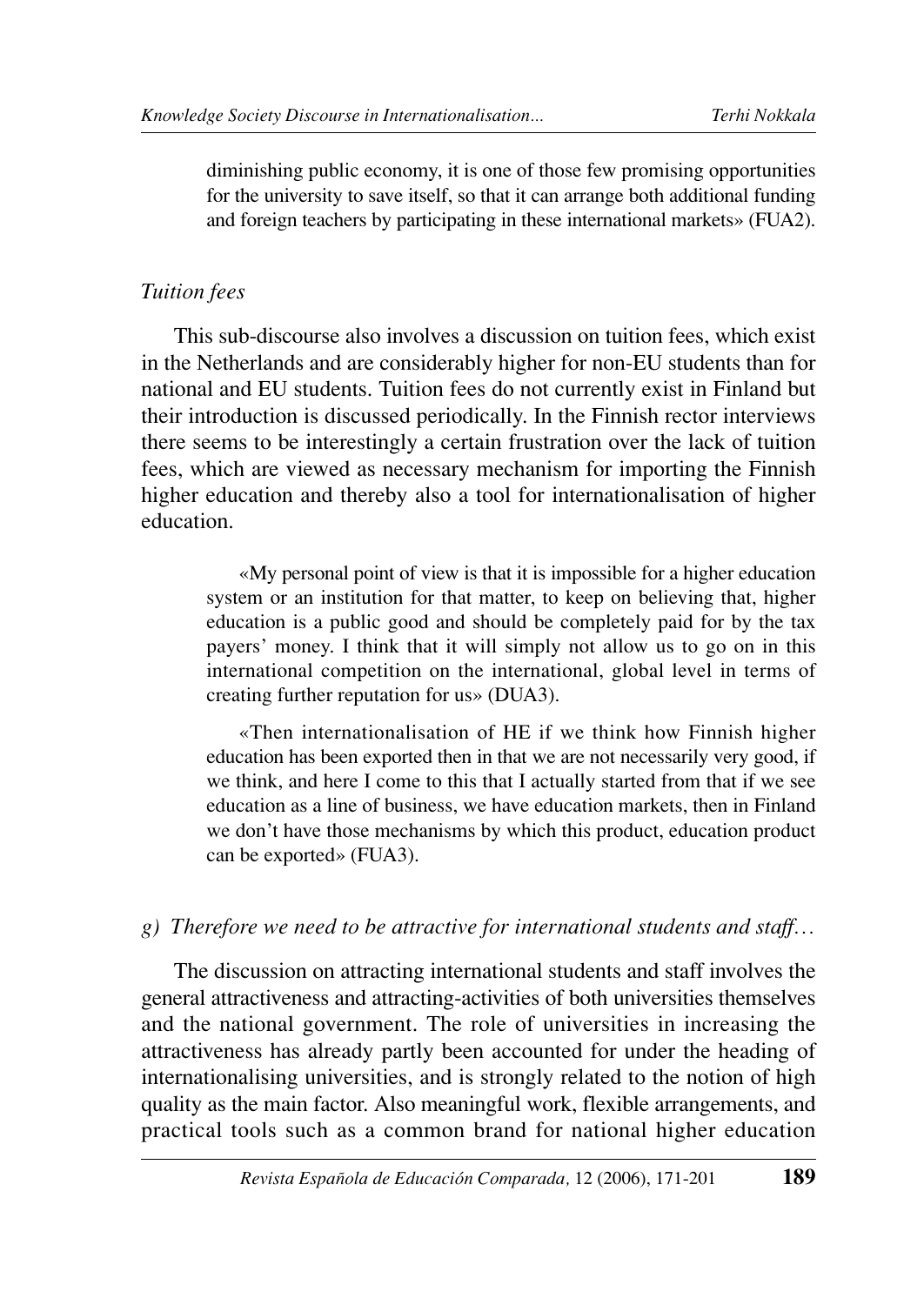institutions are mentioned. The role of government in facilitating the internationalisation is presented as stretching from removing practical obstacles such as unattractive migration and taxation policies, to influencing the general attitude towards foreign people are part of the perceived role.

«And I am not sure if it necessarily is related to this but this, it is very central to this that in order for us to have national education in Finland which fulfils international standards we have to have universities which can attract also foreign international top here, permanently, and this is the totally different, it includes taxation issues, immigration law, residence permits and so on, all this. So that it is often forgotten when talking about internationalisation that, only research and education is talked about, but one must remember that we are talking about recruiting students but even more important is recruiting teachers and researchers. Because if you can't create attractive working conditions here, research environment is talked about a lot, then you can't attract international top here either» (FUA3).

#### *h) .... otherwise we stand to lose in the competition…*

The discourse of competitive knowledge society presents «loosing in the competition» as the inevitable outcome of failing to comply with the aforementioned requirements. What this loosing means, is not necessarily very expressively presented. It may refer to remaining parochial or may refer to the loss of potential revenue.

«I think that we're already late, we should have been further now so I say this is definitely the moment, but the moment is already for quite a while there, so if we wait longer we may lose momentum and marginalise, other higher education institutions particularly from the Anglo-Saxon world, Australia and United Kingdom, America may be so strongly positioned that it's difficult to enter that market and the other reason is the introduction of bachelor-master absolutely, we have kind of a relative advantage to other countries because we have already implemented it and we should make use of this momentum as web» (DUA4).

#### *Statistics and comparisons*

The construction of the position of the country and the «loosing out in the competition» is also partly based on the international statistics and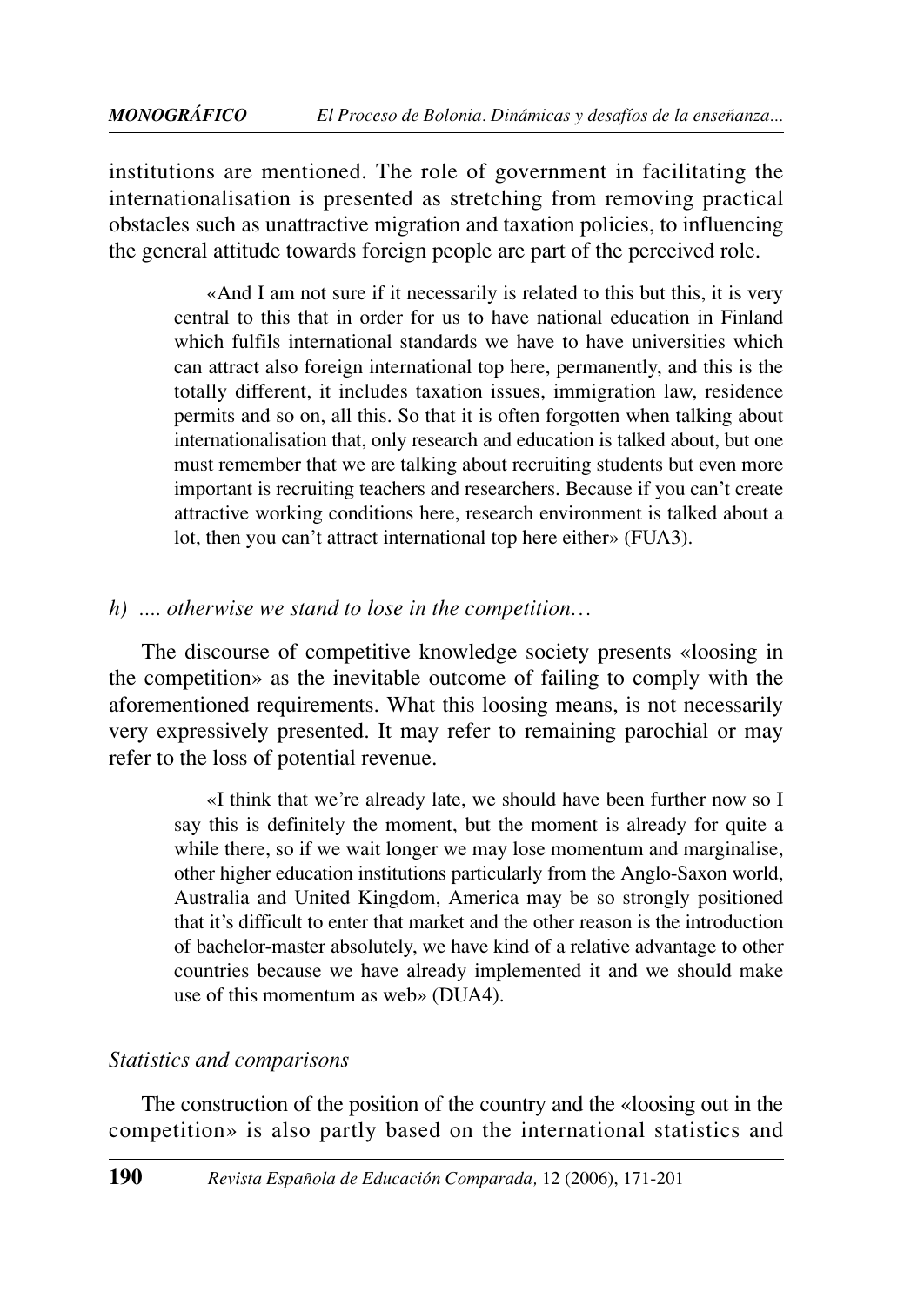comparisons, which seem to be quite influential in determining the selfunderstanding of the universities as international institutions. This follows the ideas of Hacking (1991: 181) who has noted that «Statistics has helped determine the form of laws about society and the character of social facts. It has engendered concepts and classifications within the human sciences. Moreover the collection of statistics has created, at the least, a great bureaucratic machinery. It may think of itself as providing only information, but it is itself part of the technology of power in a modern state.» The international comparisons and statistics are used for the most part strategically, to emphasise the positive standing of ones own country and university. However, also the less favourable examples are regularly mentioned, and ones own country continuously reflected against the benchmark set by well-known American and British universities, as is evident in the next quote describing the position of the Dutch higher education in the international sphere.

«My opinion is that this position is quite good, for several reasons, I mean the Dutch universities are very, have excellent research standard, they are amongst the top of the ranks, of the ranking that mister Busquin<sup>3</sup> made earlier this year, so their research is quite good. I also think that Dutch students are, quite good prepared for university studies, especially when you compare it to some of the other countries in Southern Europe. So the conditions for higher education in the Netherlands are quite good. I think when it comes to education in the universities in the Netherlands, they still need to make a shift, to really internationalise, the education in the Netherlands should become much more, has to be intensified , has to be much more like the education that you can have in the United Kingdom or in a good university in the United States instead of the typical Dutch university» (DSA2).

«Finland is a small country, but now this education and research policy and then innovation policy and in general these comparisons of skills and different evaluations, it has become clear that the education, research and innovation policy in Finland is internationally successful. And this has awoken great interest and respect towards Finnish universities and also towards Finnish university policy» (FSA2).

<sup>3</sup> Former EU Commissioner for Research.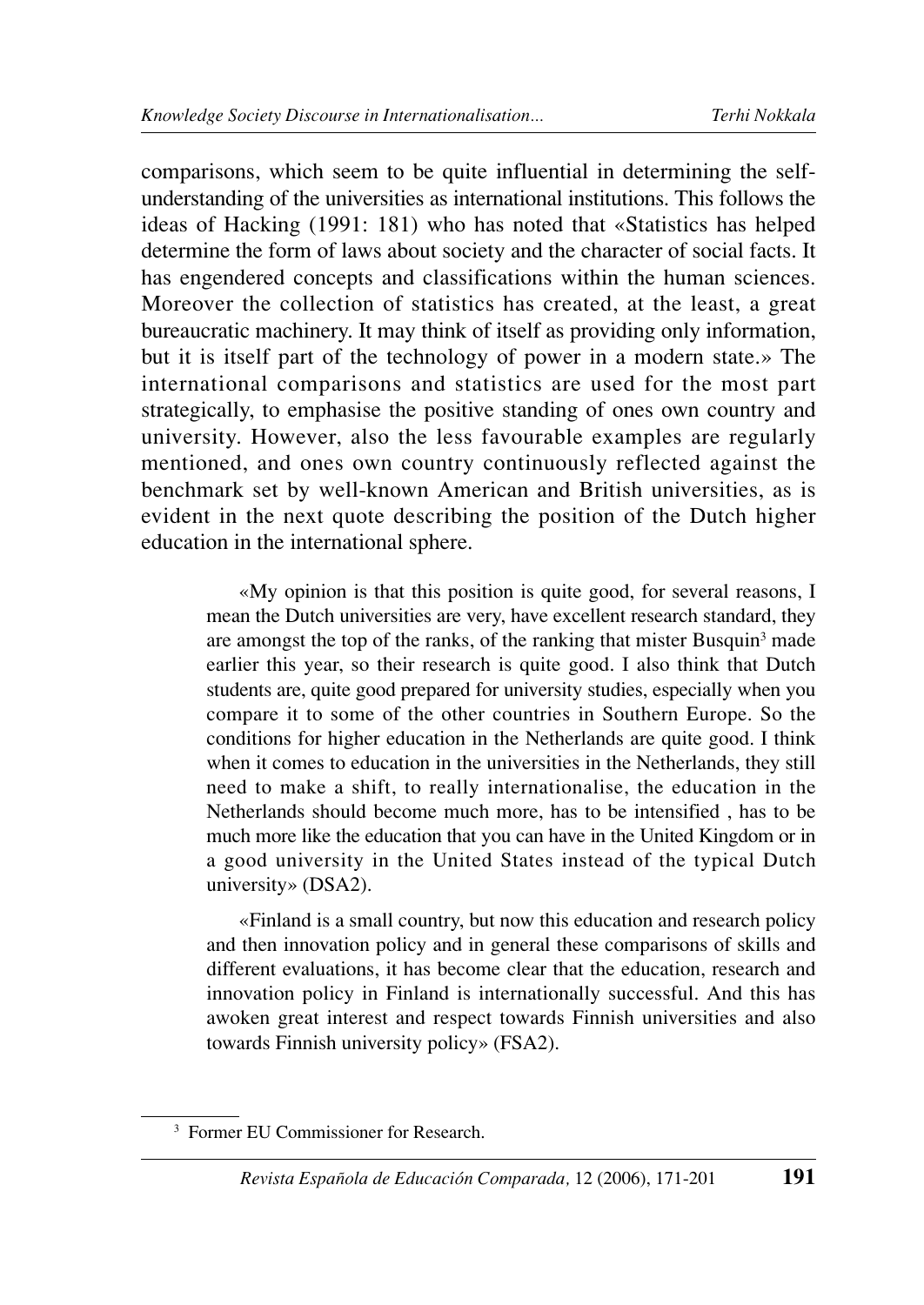«The only thing that works well in here is student exchange, that works well compared internationally. But then for instance the number of foreign degree students is relatively speaking the smallest in the Nordic countries, Sweden, Denmark, Iceland are far ahead, Norway pretty much ahead. We think that we have some sort of international university system but it isn't really» (FUA2).

Although for the most part, the interviewees, both the university and the state actors seemed to be embracing the international statistics as takenfor-granted, they are sometimes also contested, if they are perceived to be measuring «wrong things» and giving the university in question an unfavourable image. However, the basic logic of statistics and comparisons are not questioned.

«Ministry is setting quantitative targets for student, primarily for student exchange and I think those indicators used in that are not particularly good. How many students go abroad and how many come here. Instead it should be viewed not just as student mobility but also teacher and researcher mobility and instead of counting just heads, how many people have travelled abroad and how many have come here, than what I think should be monitored is how many of our degrees actually include modules completed in some internat- foreign universities. That is a sign of really studying internationally and not just spending time abroad» (FUA1).

#### *i) …and run the risk of loosing our relevance*

The sub-discourse on the relevance of university is drawing from two separate sources. The first one, and in the context of the knowledge society discourse the dominant discourse, is articulating the relevance of the university as being subject to its international competitiveness. The counterdiscourse is attributing the relevance of a university to the inherent internationality of science.

«For the Netherlands as a whole the university sector is very important, because of the fact that the Netherlands, perhaps even more than some of the Scandinavian countries, should focus on the importance of the knowledge economy. We in the Netherlands don't have that many other resources, other than the human capital […] And the knowledge economy is very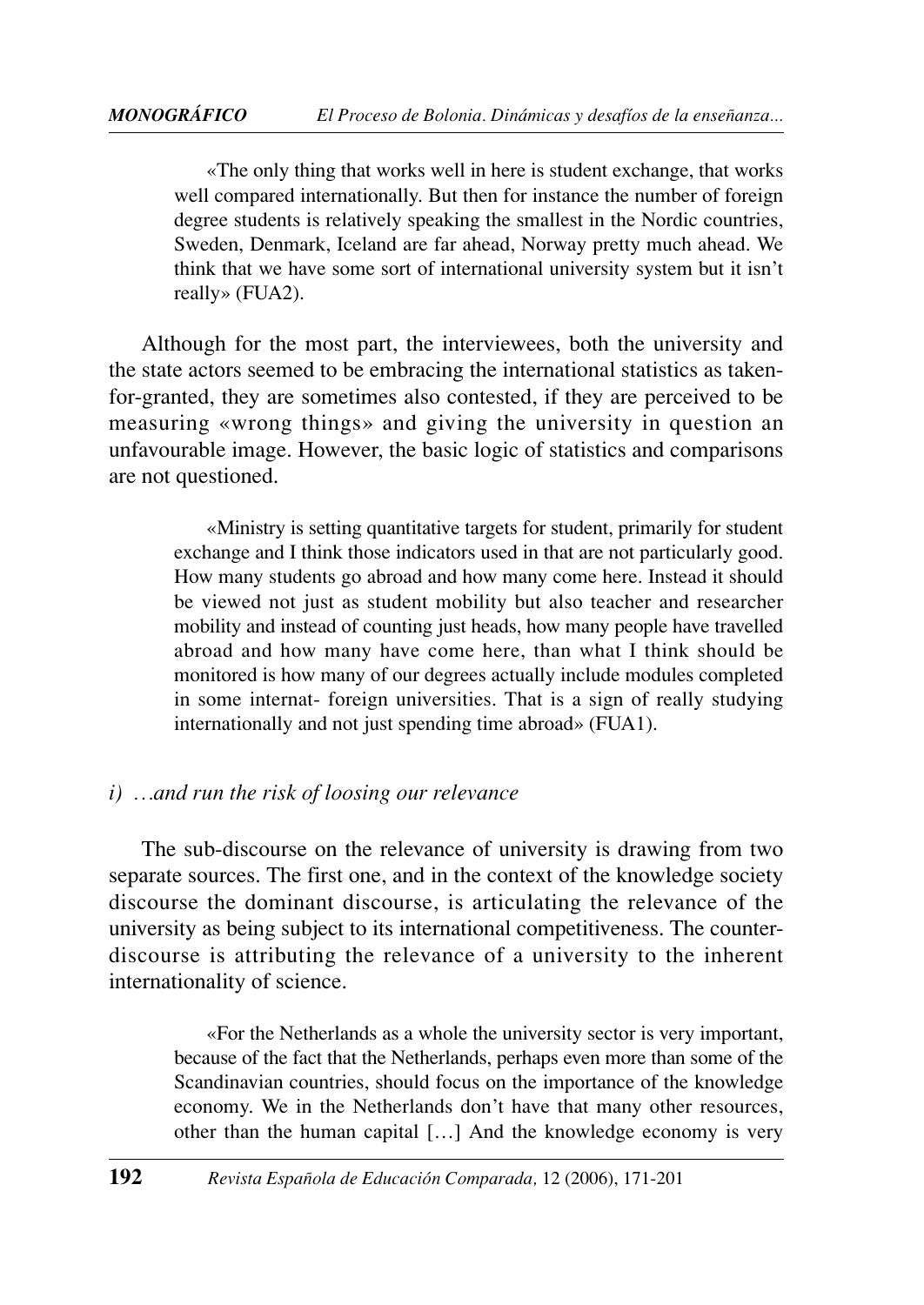important there because you see the old industries are generally fading away a little bit in Europe. So that makes it more special for the Netherlands. That is also why it has become one of the highest priorities of our new government. I'm sure you've heard about that, that our new government is making gigantic budget cuts, that I think are unprecedented not only in Dutch history but also in the history of the whole European community I think but the only economic sector they are making new investments in is the innovation sector, higher education and research» (DSA1).

«For the Dutch higher education community I mean that's quite obvious. Be international or die. Higher education institutions that are not internationally active loose their relevance and they know it» (DS2).

«Then this internationalisation, perceived in very many ways now, that one can participate in this scientific discussion in the world, to be able to participate in it on the highest scientific level and well the scientific community sets the agenda of science as a result of scientific discussion, what is aspired, what is strived for, where are the challenges, recognising these directs the activities and is quickly reflected in, or should be reflected in what is taught at higher education institutions and how. So that if the basis of this function is not international then one has already lost it. And it is very difficult to bridge that gap» (FUA4).

#### **IV. DISCUSSION**

The knowledge society discourse can be seen as providing a coherent political rationality, embraced by higher education actors across different scales of policy making and governance. However, the vagueness of the knowledge society discourse makes it conveniently flexible and allows for a great variety of policy choices. Due to the traditional affiliation of the universities and producers and codifiers of knowledge, the discourse has been effortlessly embraced by universities, although in many cases the concept of knowledge itself has changed: knowledge in a knowledge society is essentially knowledge-in-action, knowledge in a performative role. The essence of knowing is transformed from knowing as contemplation to knowing as performance. These ideas of performativity, linked with economic regeneration, economic competitiveness and skills upgrading are very much assimilated by the universities and thereby able to transform the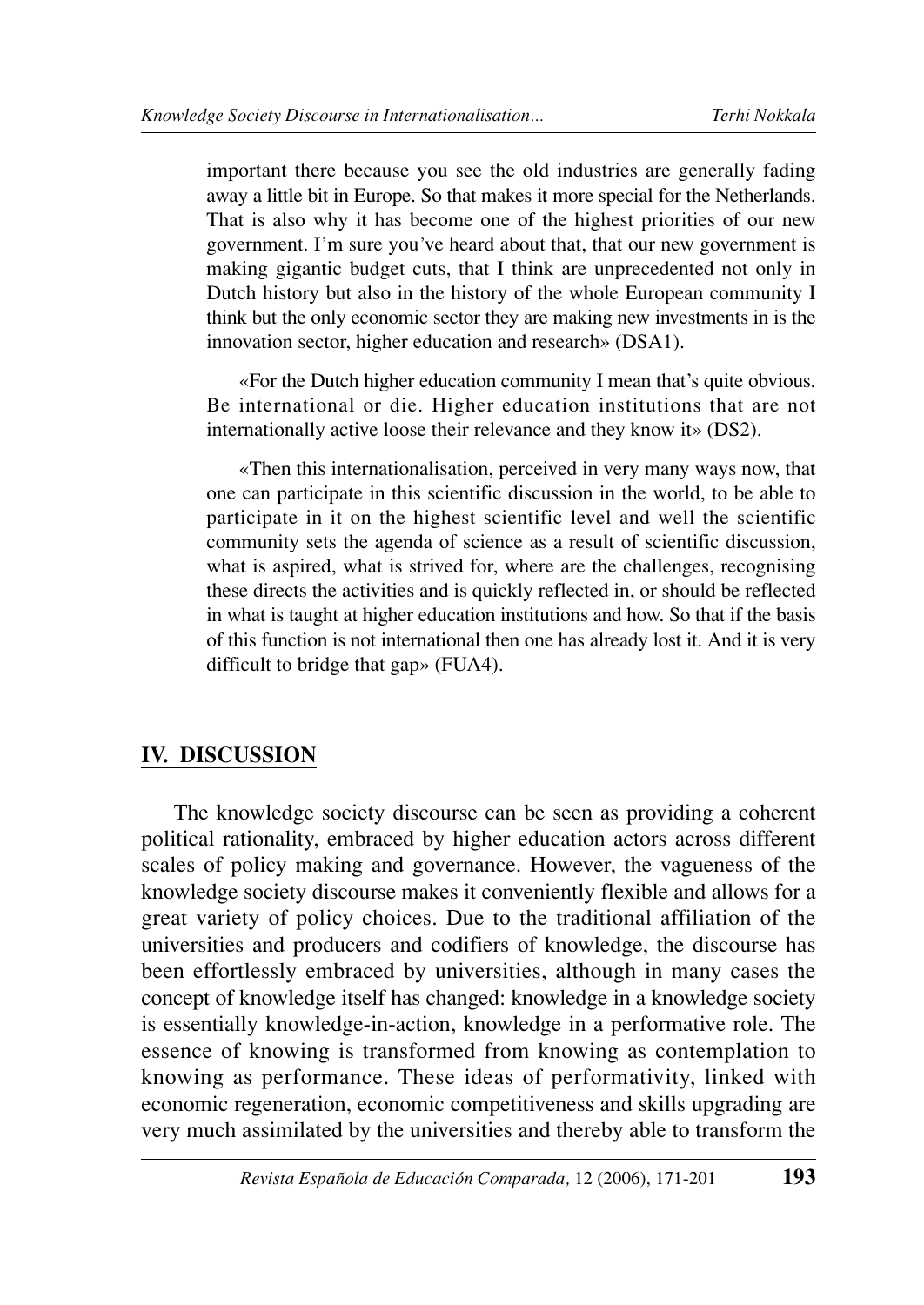old foundation of university (BARNETT, 2000: 40-49), thus forming an important part of the new governance of university.

Although this paper has especially focussed on the role of the knowledge society discourse as a mechanism of government, the governmentality theory embraces also other mechanisms (ROSE, 1999, GORDON, 1999). The extent, to which the discourse has gained ground in the universities, may have been facilitated by certain material, non-discursive conditions, such as the changes in the governance of higher education including the increased institutional autonomy and ex-post state supervision in the form of introduction of performance based funding mechanisms and quality assurance procedures. The discourse can therefore be seen as being materialised in practices of governing universities and embraced as particular subjectivities by universities and other higher education actors or «inculcated in particular styles of being» (FAIRCLOUGH 2001, 2003b), the process whereby the universities have become to «own» the new discourse and to act, talk, think and see themselves as actors of knowledge society. This constitutes a cycle of the functioning of the discourse as a mechanism of government and to strengthening of the rationality of the discourse itself. By means of creating particular subjectivities and legitimisations, the knowledge society discourse also contributes to changing the institution of university, namely the configuration of practises, norms and values, styles of being and related discourses, and its relation to the society at large. The rationality provided by the knowledge society discourse contributes on the one hand to creating universities as enterprising, autonomous, competing actors in the global labour and education market, and on the other hand continue to tightly connect them to the project of national competitiveness in the era of globalisation.

A question may rightfully be raised about the unity of discourse in this paper, showing remarkable similarity between the universities and national authorities, and between Finland and the Netherlands, both countries keen to be identified as competitive knowledge societies. One reason for this may be the inevitable weakness of such a short paper in its ability to only concentrate on one side of the story<sup>4</sup>. The focus in this paper has been in the ways in which the global discourses construct the universities and national higher

<sup>4</sup> The national translations are further analysed in Nokkala 2005.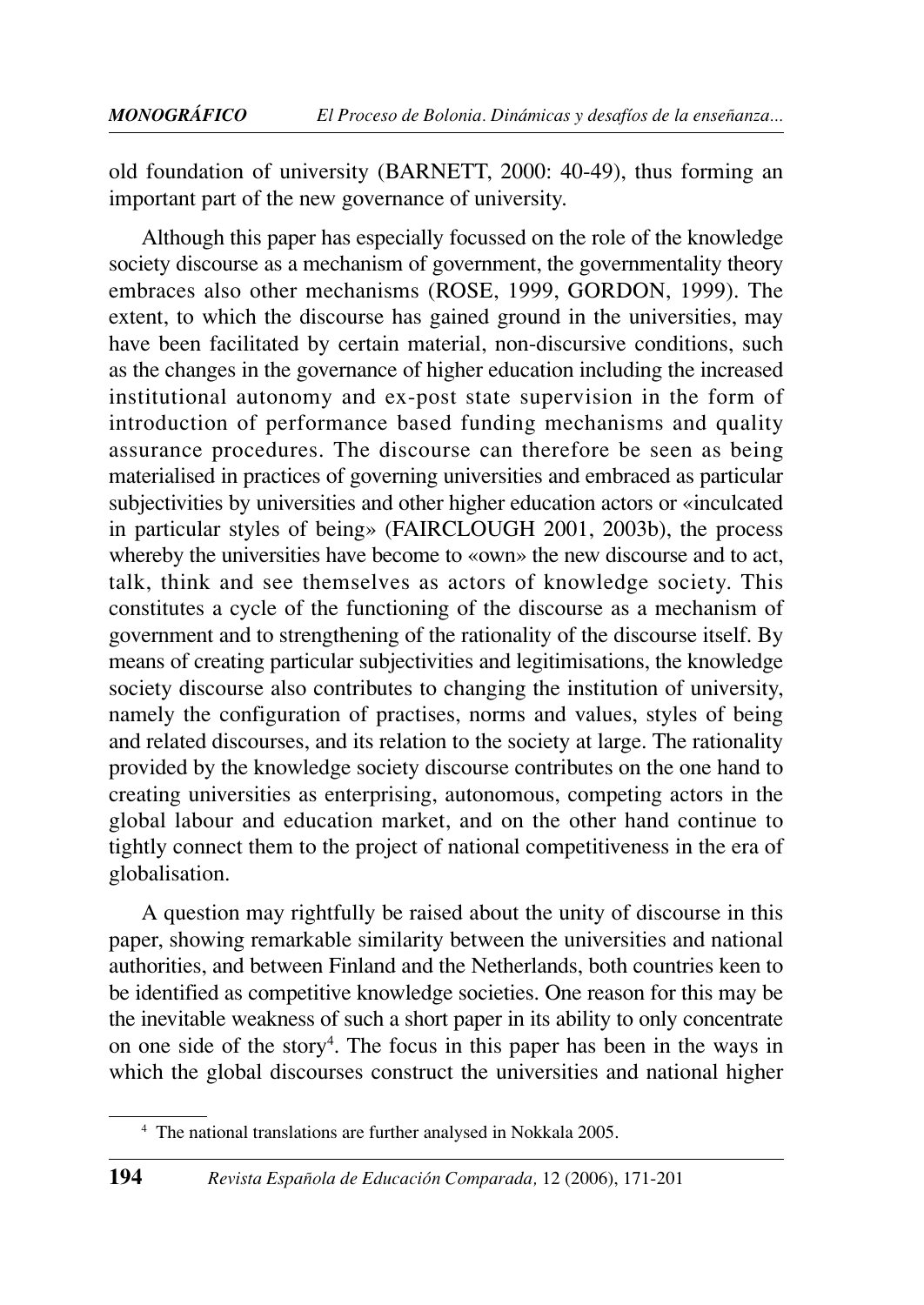education systems as subjects of the knowledge society, rather than on the local translations of the discourse constructed various institutional and national actors. Also the narrow elite base of interviews, or the tendency of the governmentality theory to aim for coherent rationalities binding together various practises, institutions and sub-discourses, may account for the peculiar unity of the discourse.

On the one hand, it seems that the competitive knowledge society discourse has really become a new meta-narrative for higher education policy, legitimising a multitude of converging policy choices in Europe and making them seem like a coherent, inevitable process. A wide array of research testifies to the changes faced by higher education institutions: massification of education, increasing demands for accountability, marketisation, changes in knowledge production and increasing performativity of knowledge and education all indicate that the configuration of values, norms, practises and discourses making up the social institution of university have changed considerably (See e.g. GIBBONS *et al.* 1994, SMITH & WEBSTER, 1997, SLAUGHTER & LESLIE, 1997, BARNETT, 1996, 1997). Additionally many of the current policy discourses are good at utilising old notions traditionally related to and internalised by universities, internationalisation and knowledge being good examples of this. However, in the current day context they carry very different meanings and represent a fundamental discontinuity and challenge to the universities rather than the uncomplicated continuity with the historic conception of university which they seem to represent (BARNETT, 1996: 45-55.) In this sense, the knowledge society discourse marks intensification and retranslation of old discourses such as the human capital discourse (BECKER, 1993, SCHULTZ, 1971) as a new type of configuration of discourses. In the context of the universities, the inherent and natural internationality of research and university institution, or the traditional strive for excellence in science are retranslated to fit the new parameters set by the knowledge society discourse.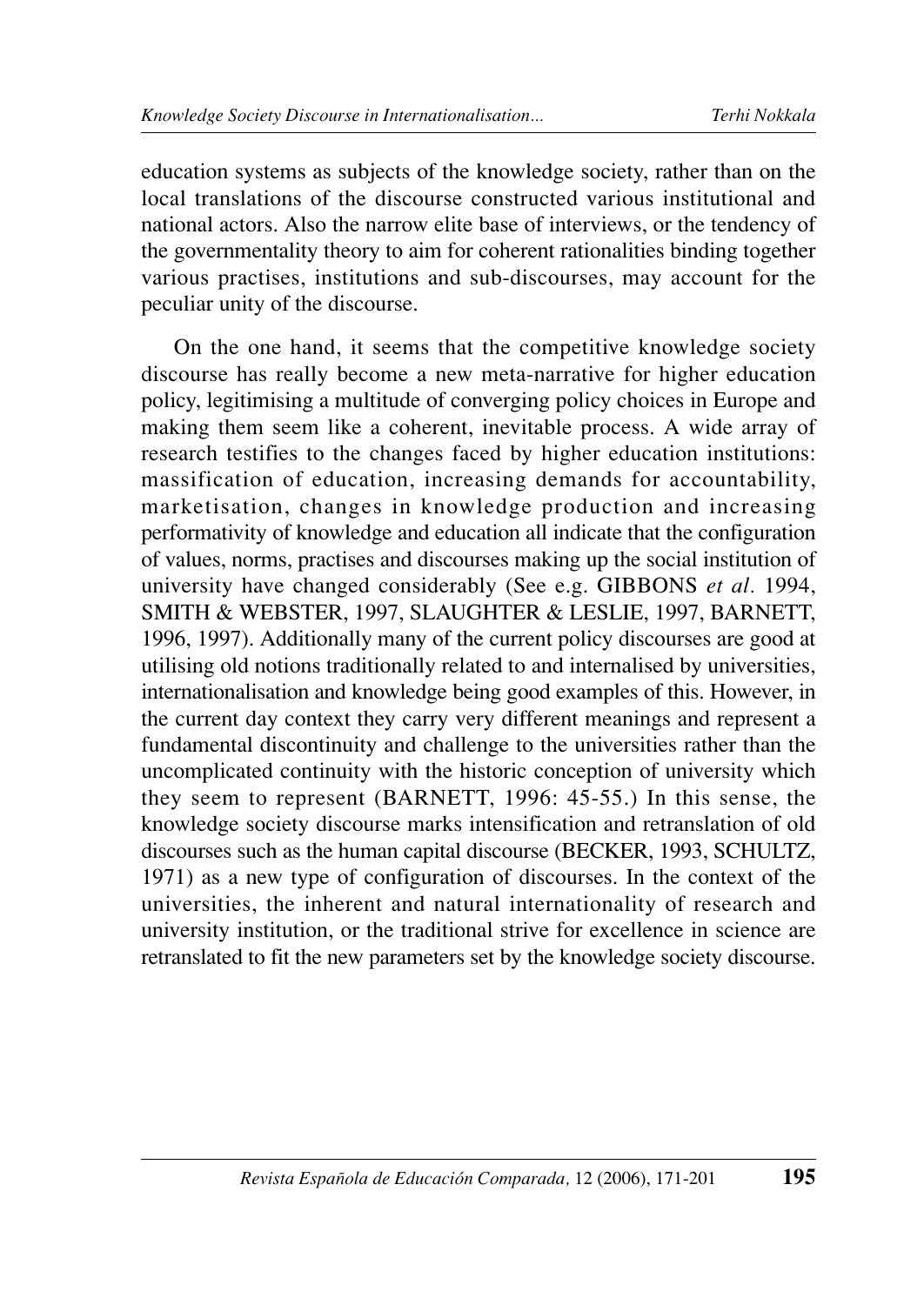#### **REFERENCES**

- BARNETT, R. (1996): The Limits of Competence. Knowledge, Higher Education and Society. *The Society for Research* (Buckingham, Higher Education & Open University Press).
- BARNETT, R. (1997): Towards a higher education for a new century, *Institute of Education* (London, University of London).
- BARNETT, R. (2000): *Realizing the University in an age of supercomplexity* (Buckingham, The Society for Research into Higher Education & Open University Press).
- BECHER, T. (1989): Academic tribes and Territories, *Intellectual enquiry and the cultures of disciplines.*
- BECKER, G. (1993): *Human Capital: A Theoretical and Empirical Analysis, with Special Reference to Education,* 3rd edition (Chicago, University of Chicago Press).
- BOEZEROOY, P. (2003): Higher education in the Netherlands, *CHEPS Higher education monitor* (Enschede, Country report).
- BROWN, P. & LAUDER, H. (1996): Education, Globalization and economic development, *Journal of Education Policy,* Vol. 11, 1.
- CASTELLS, M. (2000): The Rise of the Network Society, *The Information Age. Economy, Society and Culture*, Second edition, Volume 1 (Oxford, Blackwell Publishers).
- CLARK, BURTON R. (1983): *The Higher education System. Academic Organization in Cross-national Perspective* (Berkeley, University of California Press).
- CLARK, BURTON R. (1998): *Creating Entrepreneurial Universities: Organizational Pathways of Transformation* (Oxford, Pergamon Press).
- EUROPEAN COMMISSION (2003): *Education & training 2010. The success of the Lisbon strategy hinges on urgent reforms* (Brussels).
- FAIRCLOUGH, N. (2003a): *Analysing discourse. Textual analysis for social research* (London, Routledge).
- FOUCAULT, M. (1991): Governmentality, reprinted in G. BURCHELL, C. GORDON and P. MILLER, *The Foucault Effect: Studies in Governmentality with Two Lectures by and an Interview with Michel Foucault* (London, Harvester Wheatsheaf).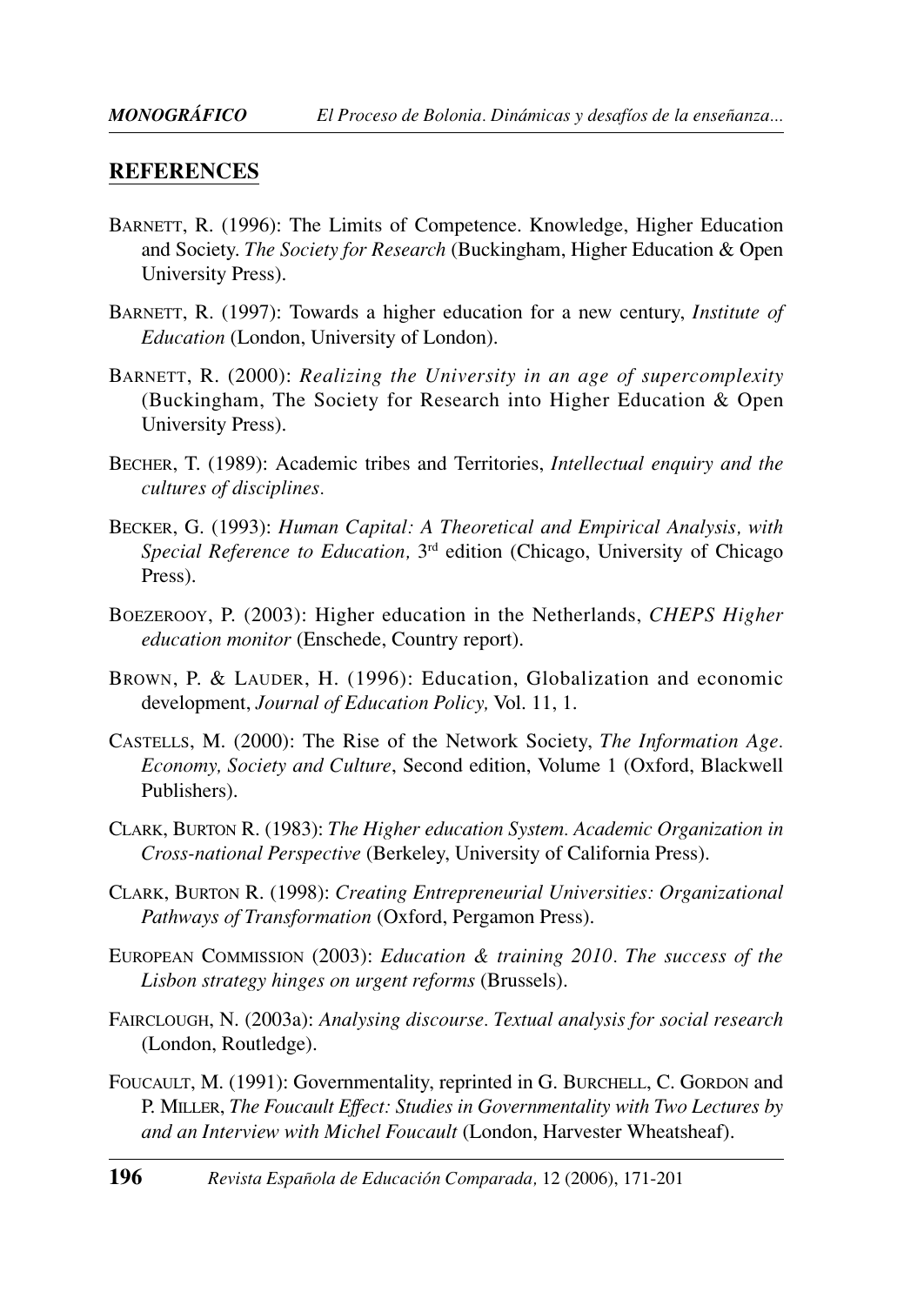- FRAZER, N. (2003): From discipline to flexibilisation? Rereading Foucault in the Shadow of Globalization, *Constellations,* Vol. 10, No2.
- GIBBONS, M.; LIMOGES, C.; NOWOTNY, H.; SCHWARTZMAN, S.; PETER, S. & TROW, M. (1994): *The New Production of Knowledge. The Dynamics of Science and Research in Contemporary Societies* (London, Sage).
- GORDON, C. (1991): Governmental rationality: an introduction, in BURCHELL, GORDON & MILLER, Th*e Foucault effect. Studies in Governmentality* (London, Harvester Wheatsheaf).
- HACKING I. (1991): How should we do the history of statistics, in BURCHELL, GORDON & MILLER, *The Foucault effect. Studies in Governmentality.*
- HUISMAN, J. & VAN DER WENDE, M. (eds.) (2004): *On cooperation and competition. National and European Policies for the Internationalisation of Higher Education. ACA Papers on International Cooperation in Education* (Bonn, Lemmens).
- KÄLVEMARK, T. & VAN DER WENDE, M. (1997): National Policies for the Internationalisation of Higher Education in Europe (National Agency for Higher Education. Högskolevärket Studies 1997:8. Stockholm).
- KWIEK, M. (2003): The Institution of the University: The perspective of the Discourse on the European Higher education and Research Area, in J. DE GROOF (ed.), *Proceedings of the second European Cultural and Educational Forum* (European Association of Education Law and Policy, Bruges).
- LARSEN, K.; MORRIS, R. & MARTIN, J. P. (2002): Trade in Educational Services: Trends and Emerging Issues. Centre for Education and Innovation Working Paper May 2002. Revised version OECD.
- LEMKE, T. (2002): Foucault, Governmentality and Critique, *Rethinking Marxism,* Vol. 14, 3.
- Lisbon European Council. 23 and 24 March 2000 Presidency Conclusions.
- MERTON, R. (1973): The Normative Structure of Science, *The Sociology of Science* (Chicago, University of Chicago Press).
- MINISTRY OF EDUCATION (2001): *An International Strategy For Higher Education* (Helsinki).
- MINISTRY OF EDUCATION (2003): *Education And Research 2003-2008* (Development Plan, Helsinki).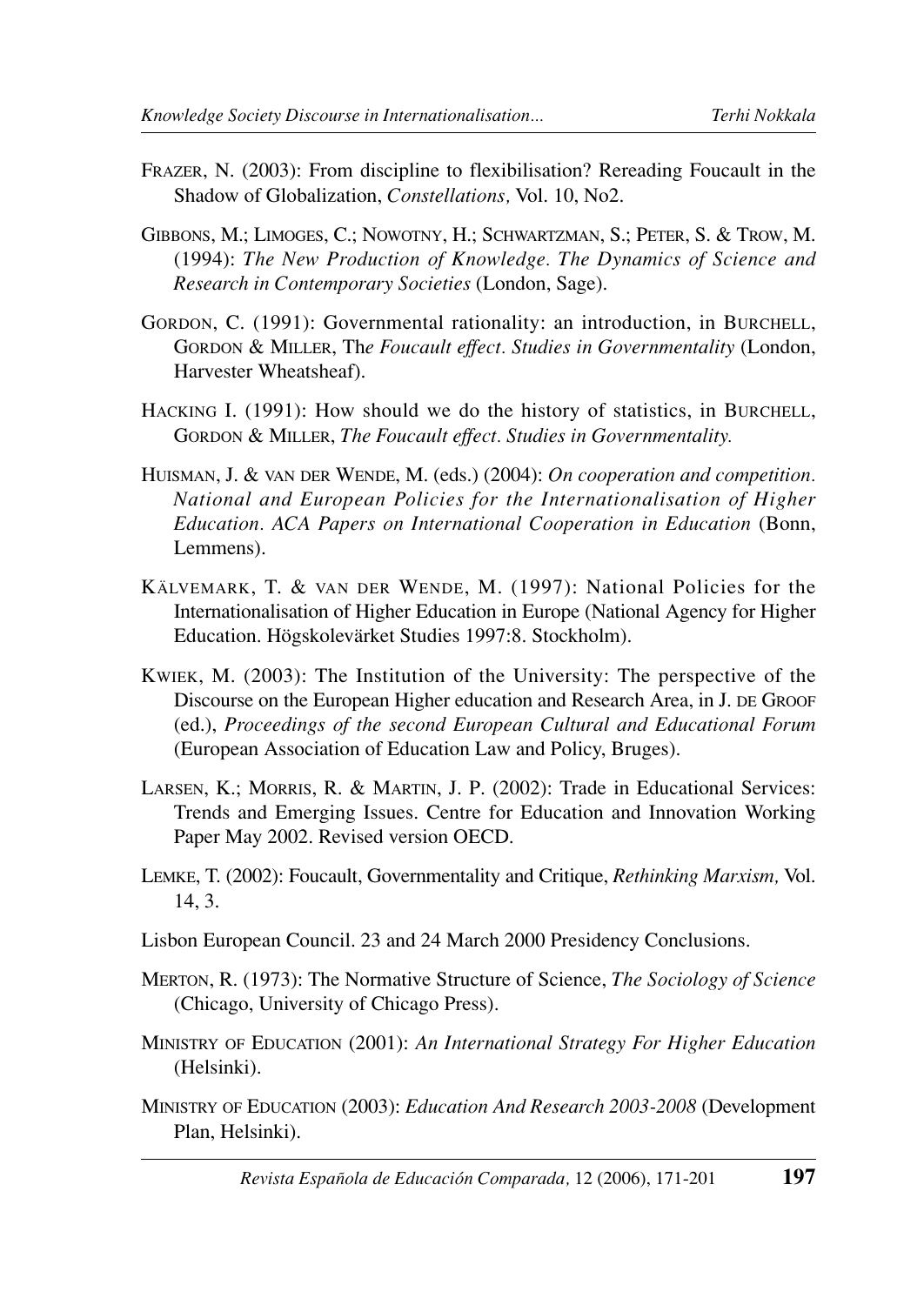- MINISTRY OF EDUCATION (2004): *Management and Steering of Higher Education in Finland* (Helsinki).
- MINISTRY OF EDUCATION, CULTURE AND SCIENCE (2002): *Education for citizens of the world* (The Hague).
- MINISTERIE VAN ONDERWIJS, CULTUUR EN WETENSCHAP (2004): Hoger Onderwijs En Onderzoek Plan 2004. Den Hague.
- PETERS, M. (2001): National education policy constructions of the «knowledge economy»: towards a critique, *Journal of Educational Enquiry,* Vol. 2, 1.
- REALISING THE EUROPEAN HIGHER EDUCATION AREA: Communiqué Of The Conference Of Ministers. Responsible For Higher Education In Berlin On 19 September 2003.
- ROSE, N. (1999): *Powers of Freedom. Reframing Political Thought* (Cambridge, University Press).
- SANTOS, BOAVENTURA DI SOUSA (1999): A Multicultural conception of human rights, in M. FEATHERSTONE & L. SCOTT (ed.), *Spaces of Culture* (London, City-Nation-World. Sage).
- SCHULTZ, T. W. (1971): *Investment in human capital: the role of education and of research* (New York, Free Press).
- SLAUGHTER, S. & LARRY, R. (1997): *Academic Capitalism. Politics, Policies, and the Entrepreneurial University* (Baltimore, The Johns Hopkins University Press).
- SMITH, A. & WEBSTER, F (1997): Changing Ideas of the University, in A. SMITH & F. WEBSTER (ed.), *The Postmodern University? Contested Visions of Higher Education in Society* (Buckingham, Society for Research into Higher Education & Open University Press).
- TEICHLER, U. (2004): The changing debate on internationalisation of higher education, *Higher Education,* Vol. 48, 1.
- VAN DER WENDE, M (2001): Internationalisation policies: about new trends and contrasting paradigms, *Higher education Policy*, Vol. 14.
- WEBSTER, F. (2002): Theories of the information society. Second Edition (London, Routledge).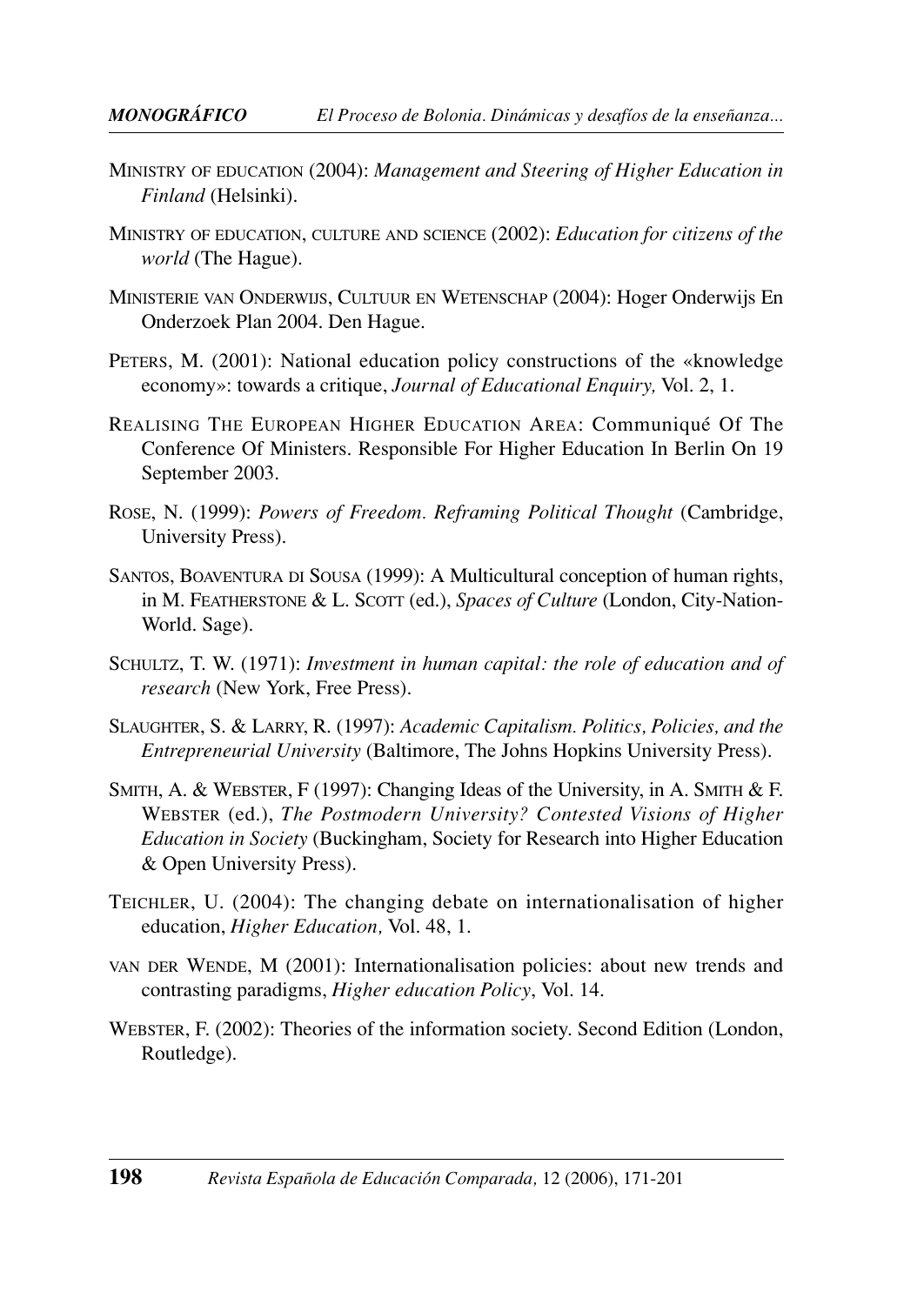## **ELECTRONIC REFERENCE**

- FAIRCLOUGH, N (2001): The Dialectics of Discourse. Textus XIV 2. 2001. (www.ling.lancs.ac.uk/staff/norman/2001a/doc Downloaded 13.10.2003).
- FAIRCLOUGH, N. (2003b): Semiotic aspects of social transformation and learning, in ROGERS, R. (ed), *New directions in Critical Discourse Analysis: Semiotic Aspects of Social Transformation and Learning.* Erlbaum. (www.ling.lancs.ac.uk/staff/norman/2003e/doc Downloaded 13.10.2003).
- NOKKALA, T. (2005): Knowledge society/knowledge economy discourse in internationalisation of higher education. Paper presented at Knowledge and Politics Conference, Bergen, Norway 18.-20.5.2005. ( http://ugle.svf.uib.no/svfweb1/filer/1297.pdf Downloaded 12.7.2005).

## **APPENDIX ABBREVIATIONS OF THE INTERVIEWED**

- DSA: Dutch state actor, including the representatives of the ministry of education and the national internationalisation agency
- DUA: Dutch university actor, including the university rectors and the representative of the national university association
- FSA: Finnish state actor, including the representatives of the ministry of education and the national internationalisation agency
- FUA: Finnish university actor, including the university rectors and the representative of the national university rectors' council

The translation of the Finnish quotes into English has been made by the author. The style of quotes has been retained, but minimum linguistic alterations, such as erasing of repetitions of individual words have been made.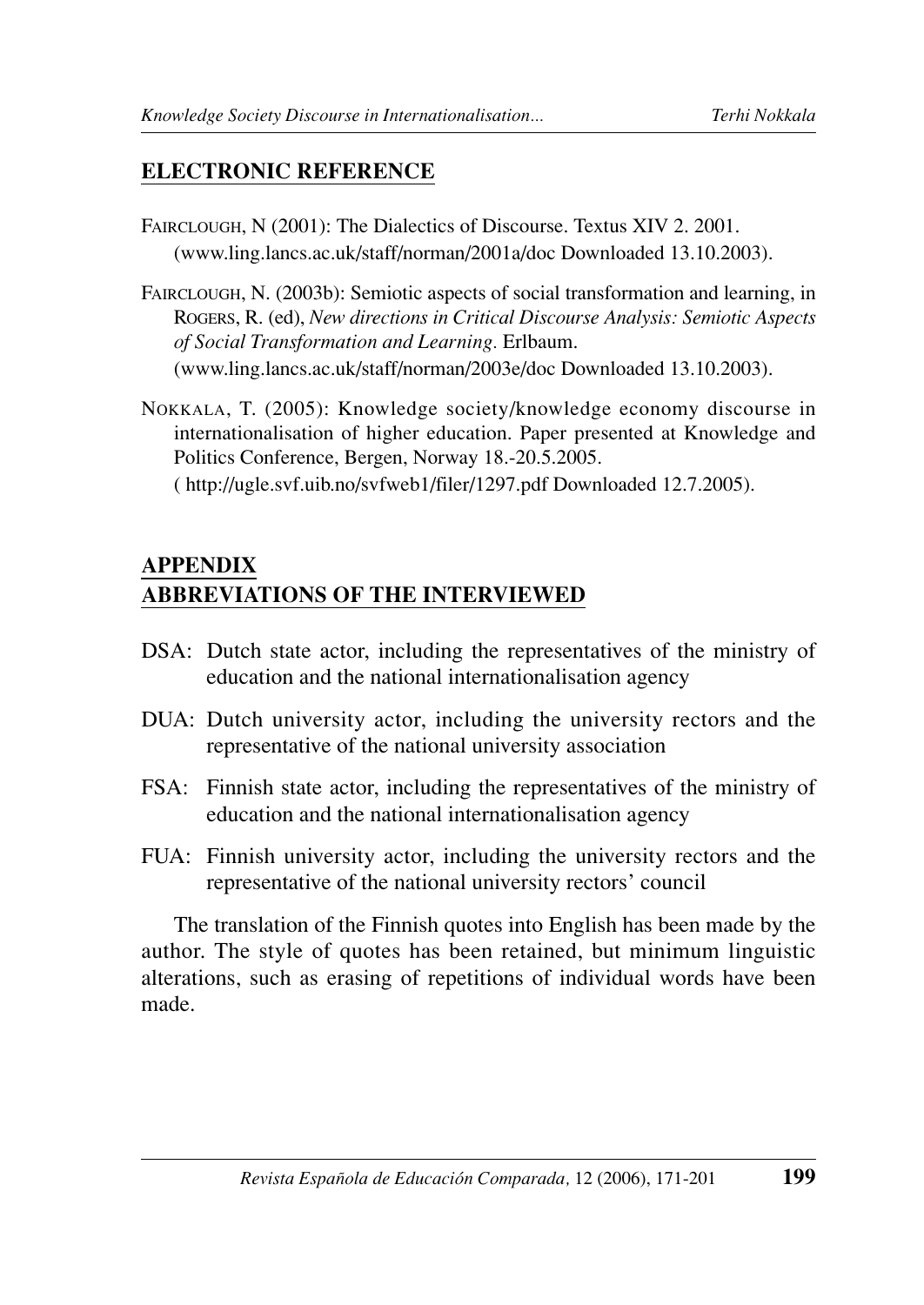#### **RESUMEN**

Este trabajo analiza las maneras bajo las cuales la universidad y otros elementos a nivel nacional en Finlandia y los Países Bajos, articulan el dominante discurso de la sociedad del conocimiento en su comprensión de la internacionalización de la educación superior. Se argumenta que el discurso de la sociedad del conocimiento, produce una racionalidad política a través de la cual las universidades son regidas y se rigen a sí mismas. En el contexto de la internacionalización de la educación superior, este discurso se articula en términos de competitividad de las universidades y las habilidades universales del individuo, siendo ambas categorías los objetivos principales de la internacionalización y el mayor atributo de la internacionalidad. La racionalidad proporcionada por el discurso de la sociedad del conocimiento contribuye, por un lado, a la creación de universidades emprendedoras, autónomas, elementos competentes en el mercado global y educativo. Por otro lado, continúa agrupándolas fuertemente al proyecto de competitividad nacional en la era de la globalización.

**PALABRAS CLAVE:** Finlandia. Países Bajos. Análisis del discurso. Gubernamentalidad. Sociedad del conocimiento. Economía del Conocimiento. Competitividad. Habilidades universales. Mercado educativo.

#### **ABSTRACT**

This paper discusses the ways in which university and national level actors in Finland and the Netherlands articulate the dominant knowledge society discourse in their understandings of internationalisation of higher education. This paper argues that the knowledge society discourse produces a dominant political rationality through which universities are governed and govern themselves. In the context of internationalisation of higher education, this discourse is articulated in terms of the competitiveness of the universities and the international skills of the individuals as being the main aims of internationalisation and as main attributes of internationality. The rationality provided by the knowledge society discourse contributes on the one hand to creating universities as enterprising, autonomous, competing actors in the global labour and education market, and on the other hand continue to